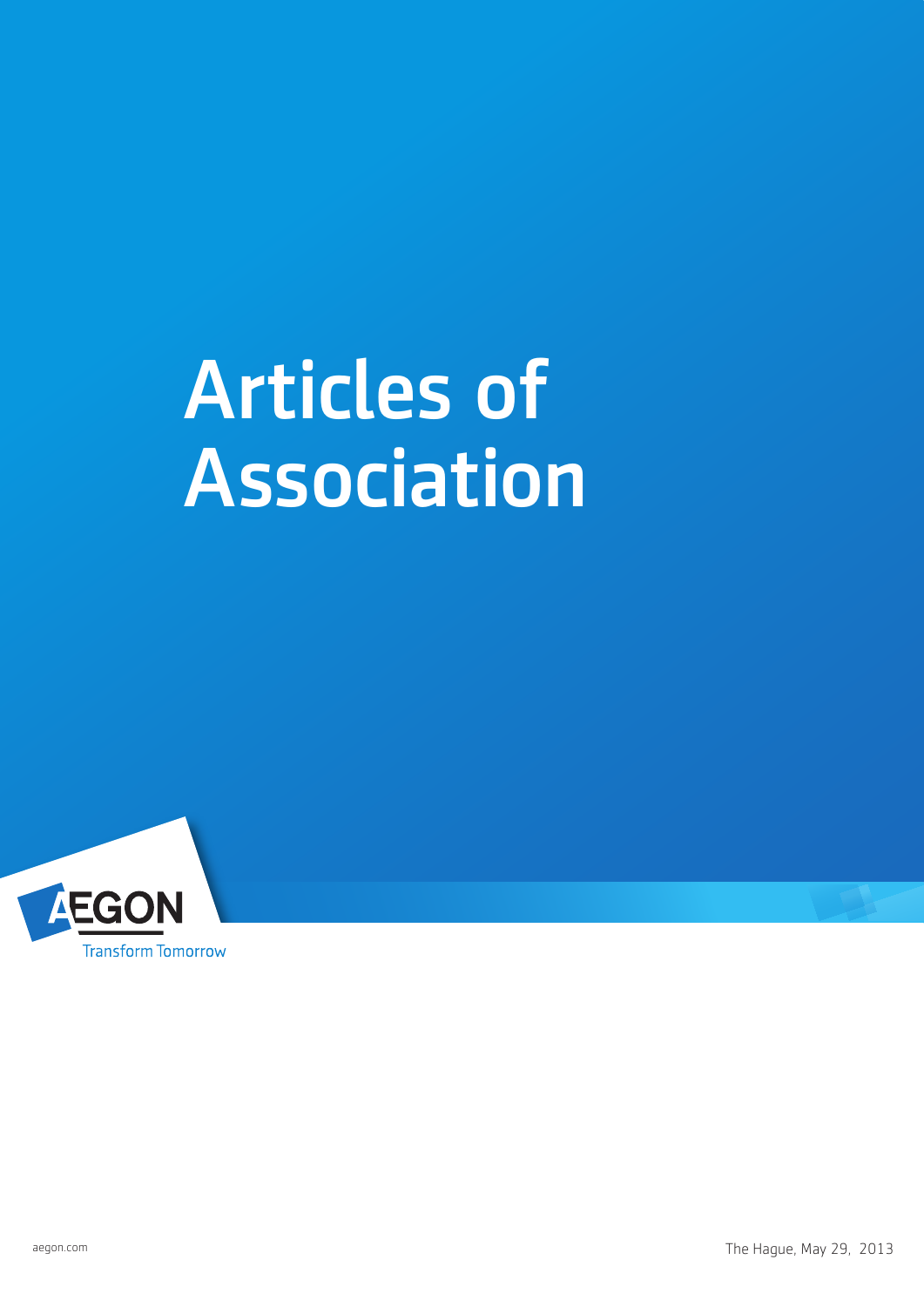

### Note about translation:

This document is an English translation of a document prepared in Dutch. In preparing this document, an attempt has been made to translate as literally as possible without jeopardising the overall continuity of the text. Inevitably, however, differences may occur in translation and if they do, the Dutch text will govern by law.

In this translation, Dutch legal concepts are expressed in English terms and not in their original Dutch terms. The concepts concerned may not be identical to concepts described by the English terms as such terms may be understood under the laws of other jurisdictions.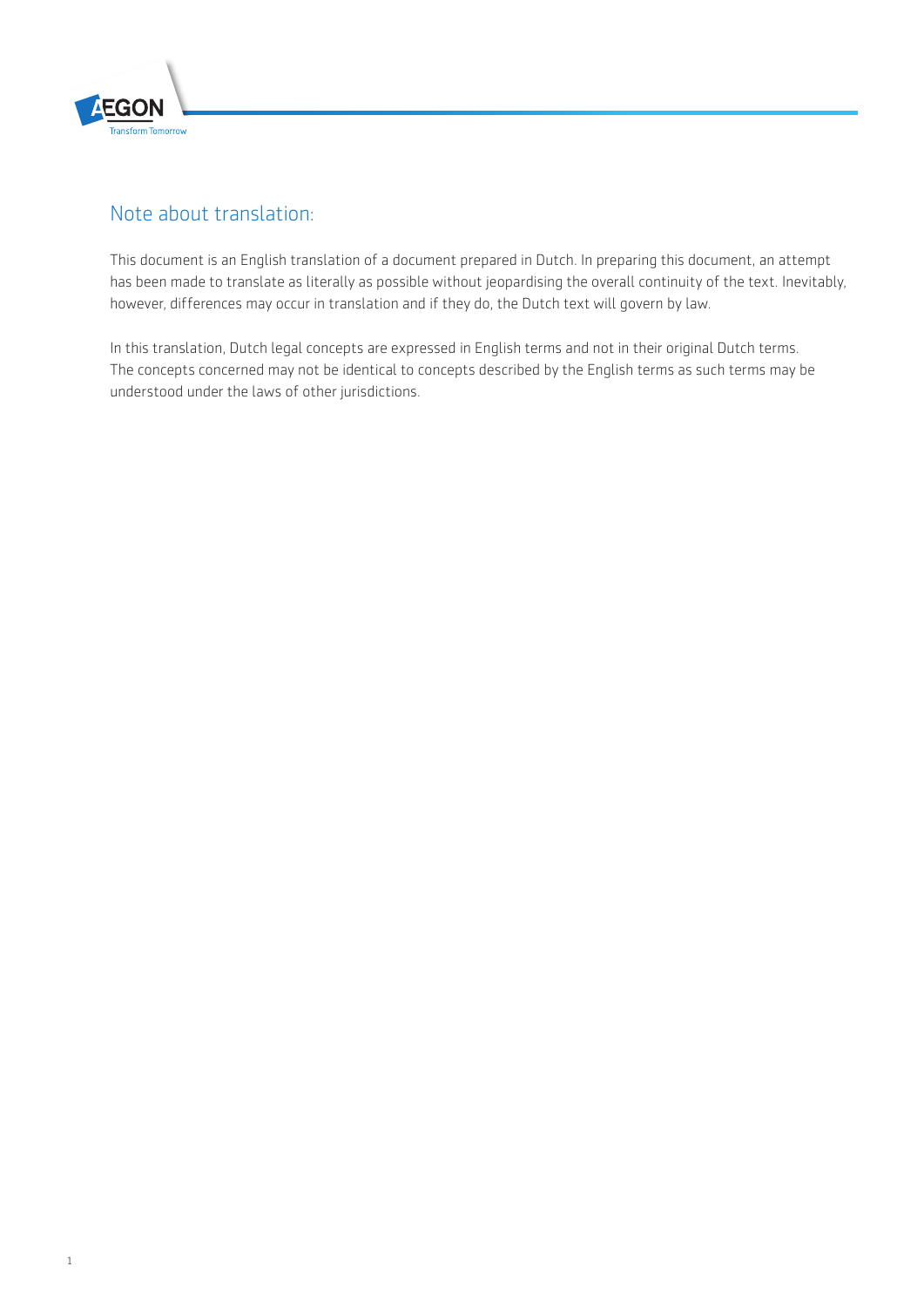

# Articles of Association:

## Chapter I

#### Article 1. Definitions.

1.1 In these Articles of Association, the following terms will have the following meanings:

''Share" means a share in the capital of the Company. Unless the contrary is apparent, this will include each Common Share and each Common Share B.

"Shareholder" means a holder of one or more Shares or if it concerns Deposit Shares, a Euroclear-participant. "General Meeting" or "General Meeting of Shareholders" means the body of the Company consisting of the Shareholders or (as the case may be) a meeting of Shareholders (or their representatives) and other persons entitled to attend such meetings.

"Subsidiary" means a subsidiary of the Company as referred to in Section 2:24a of the Dutch Civil Code. "Euroclear Nederland" means Nederlands Centraal Instituut voor Giraal Effectenverkeer B.V., trading under the name Euroclear Nederland, being the central depositary as referred to in the Security Depositary Act (*Wet giraal effectenverkeer*) and an "institution associated with Euroclear" means an institution which is an 'associated institution' (*aangesloten instelling*) within the meaning of the Act on deposit securities transactions.

"Euroclear-participant" means a person who is entitled to a certain number of Common Shares pursuant to the Dutch Security Depositary Act (*Wet giraal effectenverkeer*) through a securities account with an institution associated with Euroclear Nederland.

"Common Share" means a Share of the class referred to as such in Article 4.2.

''Common Share B" means a Share of the class referred to as such in Article 4.2.

"Deposit Shares" (*girale aandelen*) means Common Shares which are included in the deposit system of the Act on deposit securities transactions (*Wet giraal effectenverkeer*).

"Executive Board" means the Executive Board of the Company.

"Supervisory Board" means the supervisory board of the Company.

"Company" means the company the internal organization of which is governed by these Articles of Association.

- 1.2 "in writing" means transmitted by letter, telecopier, e-mail or any other electronic means of communication, provided the relevant message is legible and reproducible.
- 1.3 References in these Articles of Association to the meeting of holders of Shares of a particular class will be understood to mean the body of the Company consisting of the holders of Shares of the relevant class or (as the case may be) a meeting of holders of Shares of the relevant class (or their representatives) and other persons entitled to attend such meetings.
- 1.4 References to "Articles" refer to articles which are part of these Articles of Association, except where expressly indicated otherwise.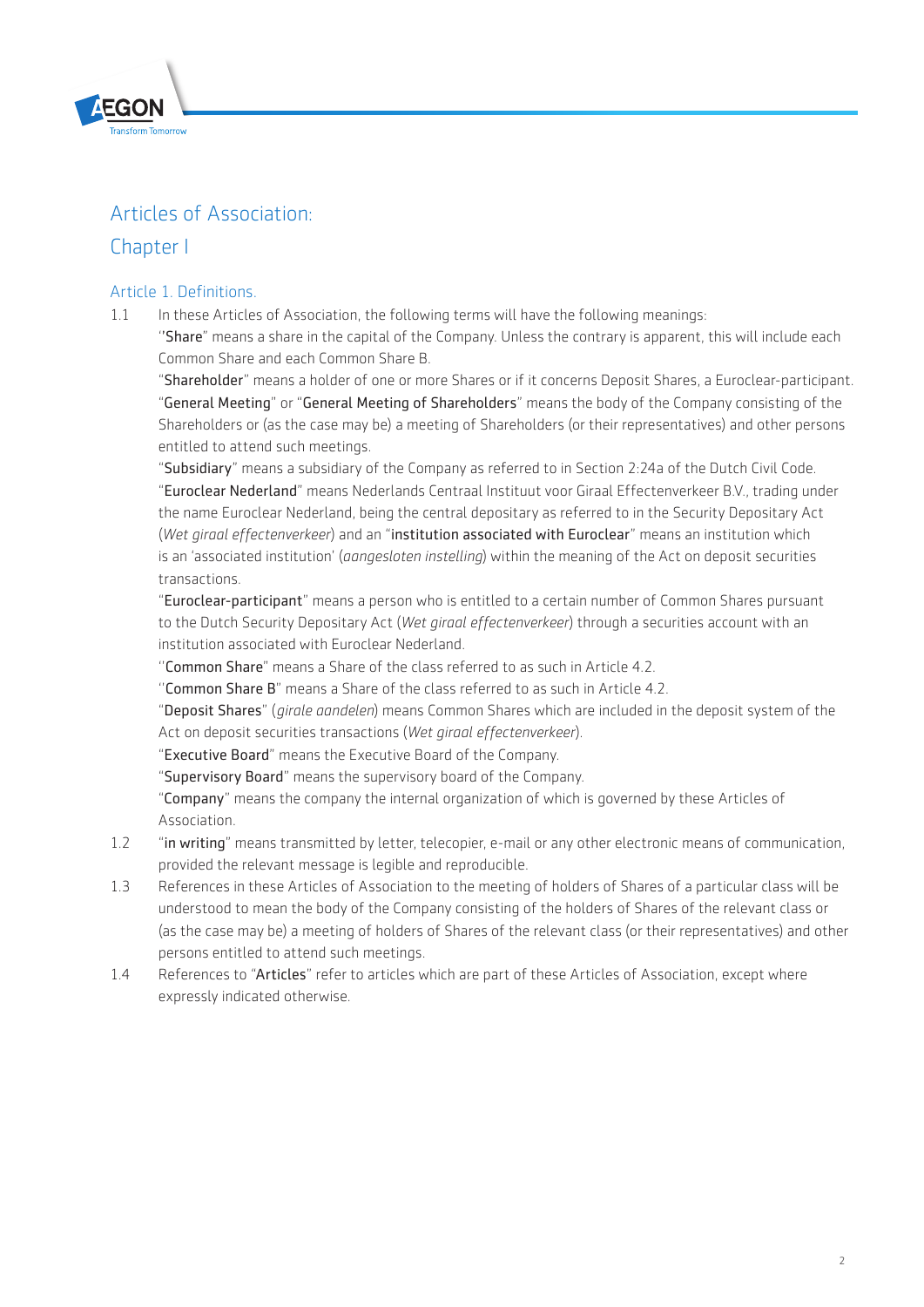

# Chapter II. Name, official seat and objects.

#### Article 2. Name and Official Seat.

- 2.1 The Company's name is: Aegon N.V.
- 2.2 The official seat of the Company is in The Hague.

#### Article 3. Objects.

- 3.1 The objects of the Company are to incorporate, to acquire and alienate shares and interests in, to finance, to grant security for obligations of, to enter into general business relationships with, to manage, and to grant services to, legal entities and other entities, in particular those involved in the insurance business, and to do all that is connected therewith or which may be conducive thereto, all to be interpreted in the broadest sense.
- 3.2 In achieving the aforesaid objects due regard will be taken, within the scope of sound business operations, to provide fair safeguards for the interests of all the parties directly or indirectly involved in the Company.

# Chapter III. Authorized capital, share, share certificates and register of shareholders.

#### Article 4. Authorized Capital and Shares.

- 4.1 The authorised capital of the Company amounts to one billion eighty million euro (EUR 1,080,000,000).
- 4.2 The authorised capital is divided into nine billion (9,000,000,000) Shares, each having a nominal value of twelve eurocents (EUR 0.12), divided into classes as follows:
	- six billion (6,000,000,000) Common Shares; and
	- three billion (3,000,000,000) Common Shares B.
- 4.3 All Shares will be registered Shares.
- 4.4 The financial rights attaching to a Common Share B are one-fortieth (1/40th) of the financial rights attaching to a Common Share; the financial rights attaching to the Shares of both classes are otherwise identical. The value or price of a Common Share B, for the purpose of Article 9.7, Article 13, Article 14A.3 or otherwise, will be determined as one-fortieth (1/40th) of the value or price of a Common Share. For such purposes, no account will be taken of the difference between Common Shares and Common Shares B in terms of the proportion between financial rights and voting rights.

#### Article 5. Share Certificates.

- 5.1 The Executive Board may resolve that Share certificates will be made available for Common Shares and/or Common Shares B.
- 5.2 The Share certificates of Shares will not be provided with dividend sheets. They will be made available on such conditions and for such numbers of Shares as the Executive Board will determine.
- 5.3 The Executive Board will determine the form and contents of the Share certificates with due observance of the provisions of these Articles of Association.
- 5.4 Each Share certificate will bear information identifying it as a Share certificate of a Common Share or of a Common Share B, and allowing it to be distinguished from other Share certificates. Share certificates will be signed by an Executive Board member and a Supervisory Board member, whose signatures may be in facsimile.
- 5.5 The Executive Board can provide that certificates of Shares will also be signed by one or more persons designated for this purpose by the Executive Board.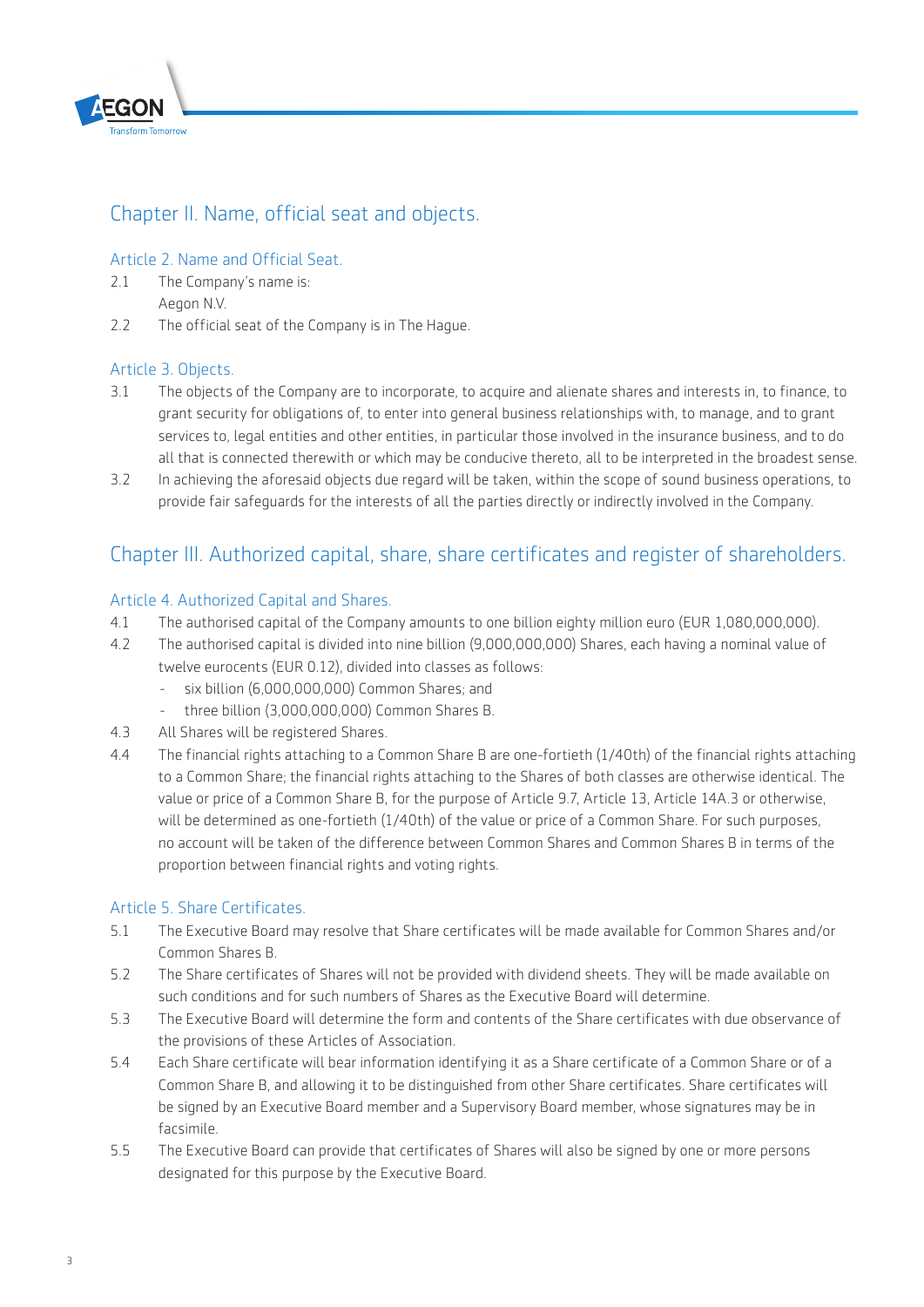

#### Article 6. Exchange of Share Certificates.

- 6.1 At the request of the Shareholder:
	- (a) certificates for Shares will be exchanged for certificates for Shares of different values whose total will together be the same as the Shares of the same kind; and
	- (b) certificates of Shares will be issued or taken back by the Company, the original entry in the register being maintained,
	- all of this being subject to the provisions in these Articles of Association.
- 6.2 The Executive Board may provide that the request must be made by the completing and signing of a form to be made available by the Company.
- 6.3 The transactions mentioned in Article 6.1 will be performed free of charge.
- 6.4 The transactions mentioned in Article 6.1 will not be performed until the Share certificates to be surrendered or exchanged, as the case may be, have been returned, with any appurtenant documents relating to such Share certificates.

#### Article 7. Duplicates of Share Certificates.

- 7.1 If one or more Share certificates are lost or have been damaged, stolen or destroyed, the Executive Board may, in accordance with conditions to be determined by it, issue duplicates of Share certificates.
- 7.2 The issue of such duplicates will render the corresponding original documents null and void in respect of the Company.

#### Article 7A. Deposit Shares.

- 7A.1 A Common Share will be designated a Deposit Share by means of transfer or issuance to Euroclear-Nederland or an institution associated with Euroclear-Nederland, together with a written statement indicating that the Share is a Deposit Share. The Deposit Share will be registered in the Company's register of Shareholders in the name of Euroclear-Nederland or the institution associated with Euroclear-Nederland concerned, together with a written statement indicating that the Share is a Deposit Share.
- 7A.2 Euroclear-participants will not be registered in the Company's register of Shareholders.
- 7A.3 Deposit Shares cannot be delivered to Euroclear-participants, unless the Executive Board has given its consent thereto. The Executive Board will grant such consent in any event if the relevant request for delivery is made by a person who, as a result of the delivery, would become a direct holder of at least one per cent (1%) of the issued capital of the Company or who, as a result of the delivery, would increase such holding.
- 7A.4 The transfer of a Euroclear-participant's book-entry rights in respect of Deposit Shares will be effected in accordance with the provisions of the Act on deposit securities transactions. The same applies to the creation of a right of pledge and the creation or transfer of a usufruct in such book-entry rights.

#### Article 8. Register of Shareholders.

- 8.1 A register of Shares will be kept by or on behalf of the Company. The register may consist of various parts which may be kept in different places and each may be kept in more than one copy and in more than one place as determined by the Executive Board. The register will be kept up to date. In the register will be entered the names and the addresses referred to in Article 8.2 of all the holders of Shares, the amount paid on each Share and such other particulars as the Executive Board may determine. The entries in the register, as well as the amendments thereof, will be certified in a manner to be prescribed by the Executive Board. Article 2:85 of the Dutch Civil Code will apply to the register of Shareholders.
- 8.2 Every holder of a Share as well as each usufructuary and each pledgee of a Share is obliged to furnish its name and address to the Company in writing.
- 8.3 The Executive Board will set rules with respect to the signing of registrations and entries in the register of **Shareholders**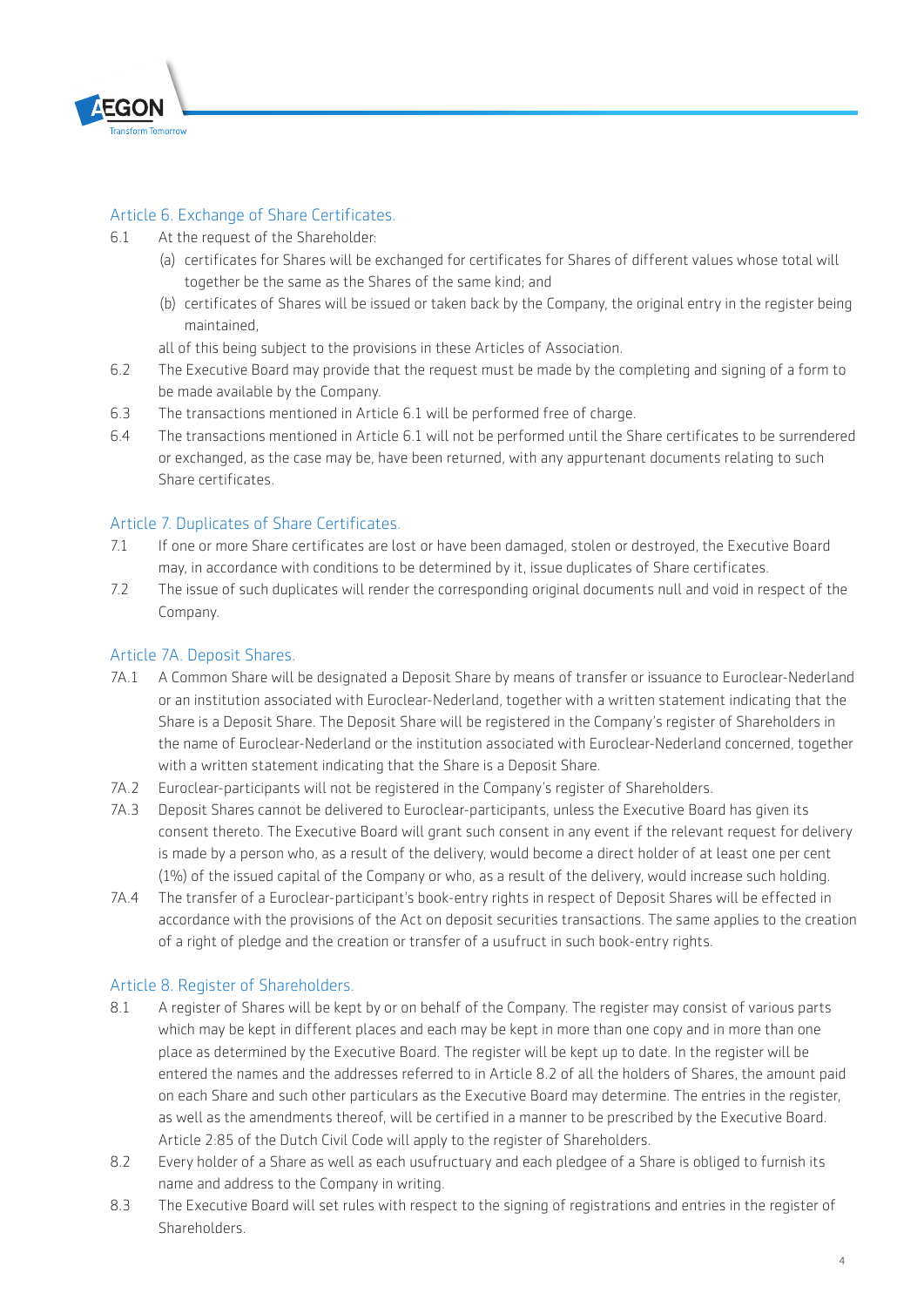

8.4 The Executive Board will provide any holder of a Share as well as any usufructuary and pledgee of a Share with an extract on request and free of charge from the register of Shareholders showing its right to such Share.

# Chapter IV. Issuance of shares.

#### Article 9. Resolution to Issue; Conditions of Issuance.

- 9.1 Shares may be issued pursuant to a resolution of the General Meeting. This competence concerns all nonissued Shares of the Company's authorized capital, except insofar as the competence to issue Shares is vested in the Executive Board in accordance with Article 9.2 hereof.
- 9.2 Shares may be issued pursuant to a resolution of the Executive Board, if and insofar as that board is designated competent to do so by the General Meeting. Such designation can be made each time for a maximum period of five years and can be extended each time for a maximum period of five years. A designation must determine the aggregate nominal value up to which Shares may be issued pursuant to a resolution of the Executive Board. A resolution to make such designation must also determine how many shares of each class may be issued. A resolution of the General Meeting to designate the Executive Board as a body of the Company competent to issue Shares can only be withdrawn at the proposal of the Executive Board which has been approved by the Supervisory Board, unless provided otherwise in the resolution to make the designation.
- 9.3 A resolution of the General Meeting to issue Shares or to designate the Executive Board as a body of the Company competent to do so can only take place at the proposal of the Executive Board which has been approved by the Supervisory Board.
- 9.4 A resolution of the Executive Board to issue Shares requires the approval of the Supervisory Board.
- 9.5 If the Executive Board has been designated according to Article 9.2 by the General Meeting of Shareholders as body of the Company competent to issue Common Shares B, a General Meeting of Shareholders will be held within thirty days after such Common Shares B have been issued, in which General Meeting of Shareholders a statement concerning the reason(s) for such issue will be made by the Executive Board, unless such statement had already been made before at a meeting of Shareholders.
- 9.6 The foregoing provisions of this Article 9 apply by analogy to the granting of rights to subscribe for Shares, but do not apply to the issuance of Shares to a person exercising a right to subscribe for Shares previously granted.
- 9.7 The body of the Company resolving to issue Shares must determine the issue price and the other conditions of issuance in the resolution to issue. If duly respecting the principle set forth in Article 4.4, the body resolving to issue Common Shares B determines that the fair value of a Common Share B is lower than its nominal value, it may determine that the issue price will be equal to the nominal value of the Common Shares B concerned and that the balance between the nominal value and the lower fair value is charged to the reserves of the Company.
- 9.8 The Executive Board is authorized, with the approval of the Supervisory Board, within the scope of a merger of a Subsidiary, to issue Common Shares at the expense of a reserve insofar as the Executive Board has been designated by the General Meeting of Shareholders in accordance with Articles 9.2 and 10.2.
- 9.9 Without prejudice to the previous provisions of this Article 9 and the provisions of Article 2:96 subsection 2 of the Dutch Civil Code, the issuance of Common Shares B is subject to the prior approval of the meeting of holders of Common Shares B.
- 9.10 Article 9.9 does not apply in the event that Common Shares B are issued to a person holding all Common Shares B outstanding.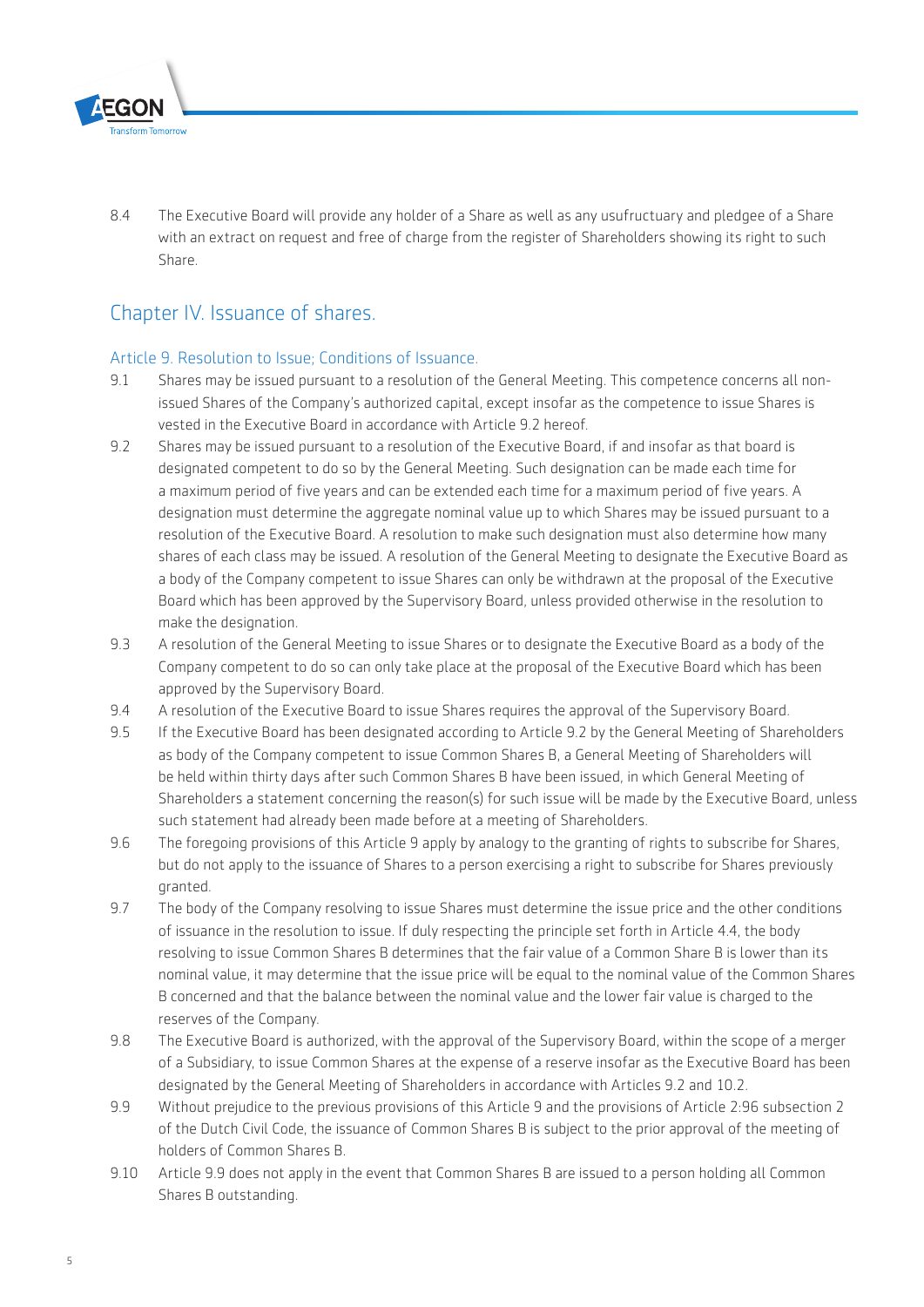

#### Article 10. Pre-emptive Rights.

- 10.1 Upon the issuance of Shares, each Shareholder will have pre-emptive rights in proportion to the aggregate nominal value of his Shares. A Shareholder will not have a pre-emptive right in respect of Shares issued against a non-cash contribution. Nor will the Shareholder have a pre-emptive right in respect of Shares issued to employees of the Company or of an affiliate within the meaning of Section 2:24b of the Dutch Civil Code.
- 10.2 Prior to each individual issuance, the pre-emptive rights may be restricted or excluded by a resolution of the General Meeting. However, with respect to an issue of Shares pursuant to a resolution of the Executive Board, the pre-emptive rights can be restricted or excluded pursuant to a resolution of the Executive Board if and insofar as that board is designated competent to do so by the General Meeting. The provisions of Articles 9.1, 9.2 and 9.4 of these Articles of Association apply by analogy.
- 10.3 A resolution of the General Meeting to restrict or exclude the pre-emptive rights or to designate the Executive Board as a body of the Company competent to do so can only be adopted at the proposal of the Executive Board which has been approved by the Supervisory Board.
- 10.4 If a proposal is made to the General Meeting to restrict or exclude the pre-emptive rights, the reason for such proposal and the choice of the intended issue price must be set forth in the proposal in writing.
- 10.5 A resolution of the General Meeting to restrict or exclude the pre-emptive rights or to designate the Executive Board as a body of the Company competent to do so requires a majority of not less than two-thirds of the votes cast, if less than one-half of the Company's issued capital is represented at the meeting.
- 10.6 When rights are granted to subscribe for Shares, the Shareholders will have pre-emptive rights in respect thereof; the foregoing provisions of this Article 10 apply by analogy. Shareholders will have no pre-emptive rights in respect of Shares issued to a person exercising a right to subscribe for Shares previously granted.

#### Article 11. Payment on Shares.

- 11.1 Upon issuance of a Share, the full nominal value thereof must be paid-up, as well as the difference between the two amounts if the Share is subscribed for at a higher price, without prejudice to the provisions of Section 2:80 subsection 2 of the Dutch Civil Code.
- 11.2 Payment for a Share must be made in cash insofar as no contribution in any other form has been agreed on.
- 11.3 The Executive Board is authorised to enter into legal acts relating to non-cash contributions and the other legal acts referred to in Section 2:94 of the Dutch Civil Code without the prior approval of the General Meeting, but subject to the approval of the Supervisory Board.
- 11.4 Payments for Shares and non-cash contributions are furthermore subject to the provisions of Sections 2:80, 2:80a, 2:80b and 2:94b of the Dutch Civil Code.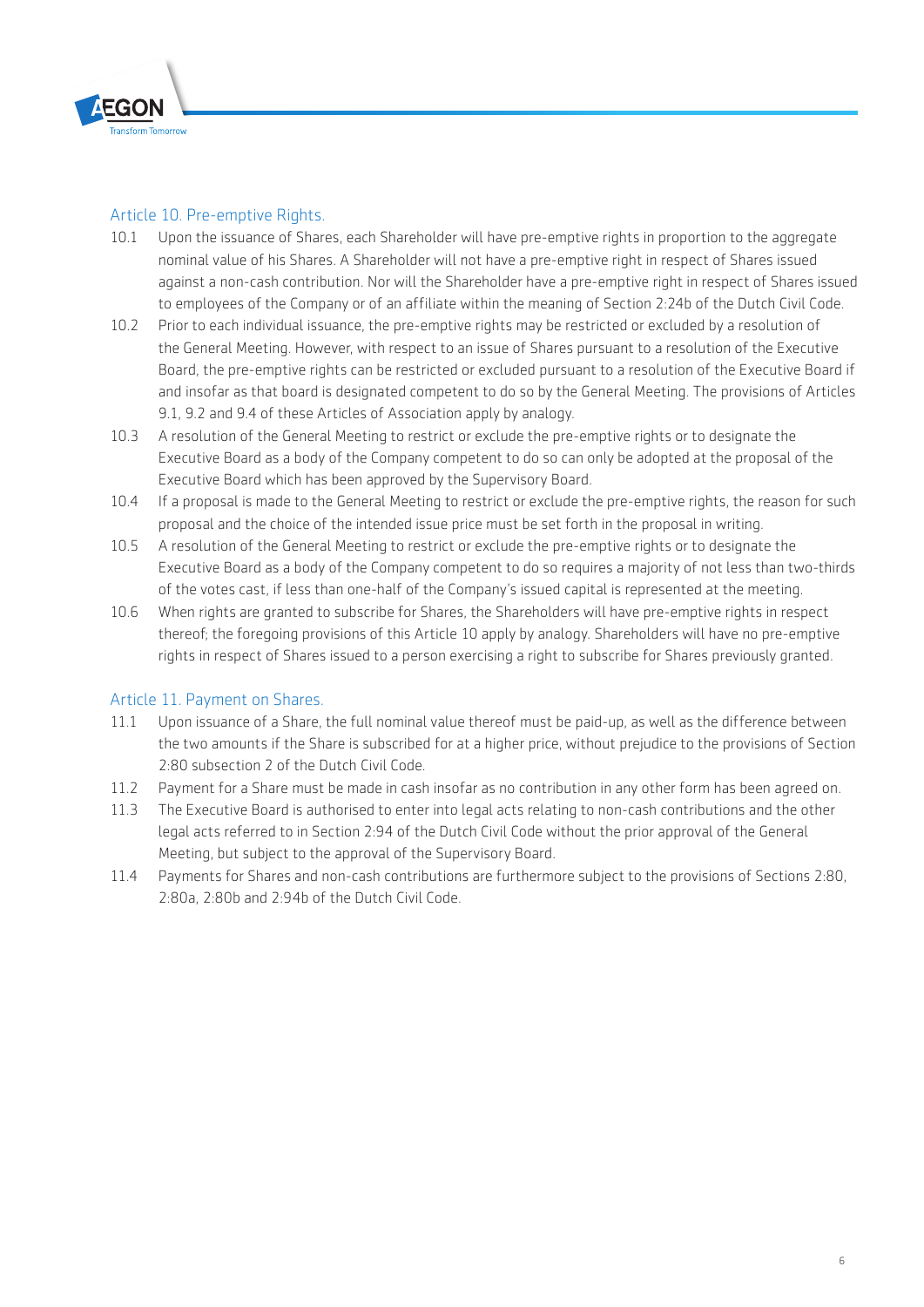

# Chapter V. Own shares; reduction of the issued capital.

#### Article 12. Own Shares.

- 12.1 When issuing Shares, the Company may not subscribe for its own Shares.
- 12.2 The Company is entitled to acquire its own fully paid-up Shares, or depositary receipts for Shares, provided either that no valuable consideration is given or that:
	- (a) the Company's equity, after the deduction of the acquisition price, is not less than the sum of the paid-up and called-up part of the issued capital and the reserves which must be maintained by virtue of the law; and
	- (b) the nominal value of the Shares which the Company acquires, holds, holds in pledge or which are held by a Subsidiary, does not exceed fifty per cent. (50%) of the Company's issued capital.

For the purpose of applying provision (a), the amount of equity shown in the last adopted balance sheet, reduced by the acquisition price of Shares or depositary receipts for Shares and further reduced by distributions of profits or at the expense of reserves to others, which have become due from the Company and its Subsidiaries after the balance sheet date, is decisive. An acquisition in accordance with this Article 12.2 is not permitted if more than six months have elapsed after the end of a financial year without the annual accounts having been adopted.

- 12.3 Acquisition for valuable consideration is permitted only if the General Meeting has authorized the Executive Board to do so. Such authorization will be valid for a period not exceeding eighteen months. The General Meeting must determine in the authorization the number of Shares or depositary receipts for Shares which may be acquired, the manner in which they may be acquired and the limits within which the price must be set. In addition, the approval of the Supervisory Board is required for any such acquisition.
- 12.4 The Company may, without authorization by the General Meeting, acquire its own Shares for the purpose of transferring such Shares to employees of the Company or of an affiliate within the meaning of Section 2:24b of the Dutch Civil Code under a scheme applicable to such employees, provided such Shares are quoted on the price list of a stock exchange.
- 12.5 Articles 12.2 and 12.3 do not apply to Shares or depositary receipts for Shares which the Company acquires by universal succession in title.
- 12.6 No voting rights may be exercised in the General Meeting with respect to any Share held by the Company or by a Subsidiary, or any Share for which the Company or a Subsidiary holds the depositary receipts.
- 12.7 No payments will be made on Shares which the Company holds in its own Share capital.
- 12.8 The Executive Board is authorized to alienate Shares held by the Company or depositary receipts for Shares, but only subject to the approval of the Supervisory Board.
- 12.9 Own Shares and depositary receipts for Shares are furthermore subject to the provisions of Sections 2:89a, 2:95, 2:98, 2:98a, 2:98b, 2:98c, 2:98d and 2:118 of the Dutch Civil Code.

#### Article 13. Reduction of the Issued Capital.

- 13.1 The General Meeting may, but only at the proposal of the Executive Board which has been approved by the Supervisory Board, resolve to reduce the Company's issued capital:
	- (a) by cancellation of Shares; or
	- (b) by reducing the nominal value of Shares by amendment of the Articles of Association.

The Shares in respect of which such resolution is passed must be designated therein and provisions for the implementation of such resolution must be made therein.

13.2 A resolution to cancel Shares may relate to Shares held by the Company itself or for which it holds the depositary receipts, or all Common Shares B.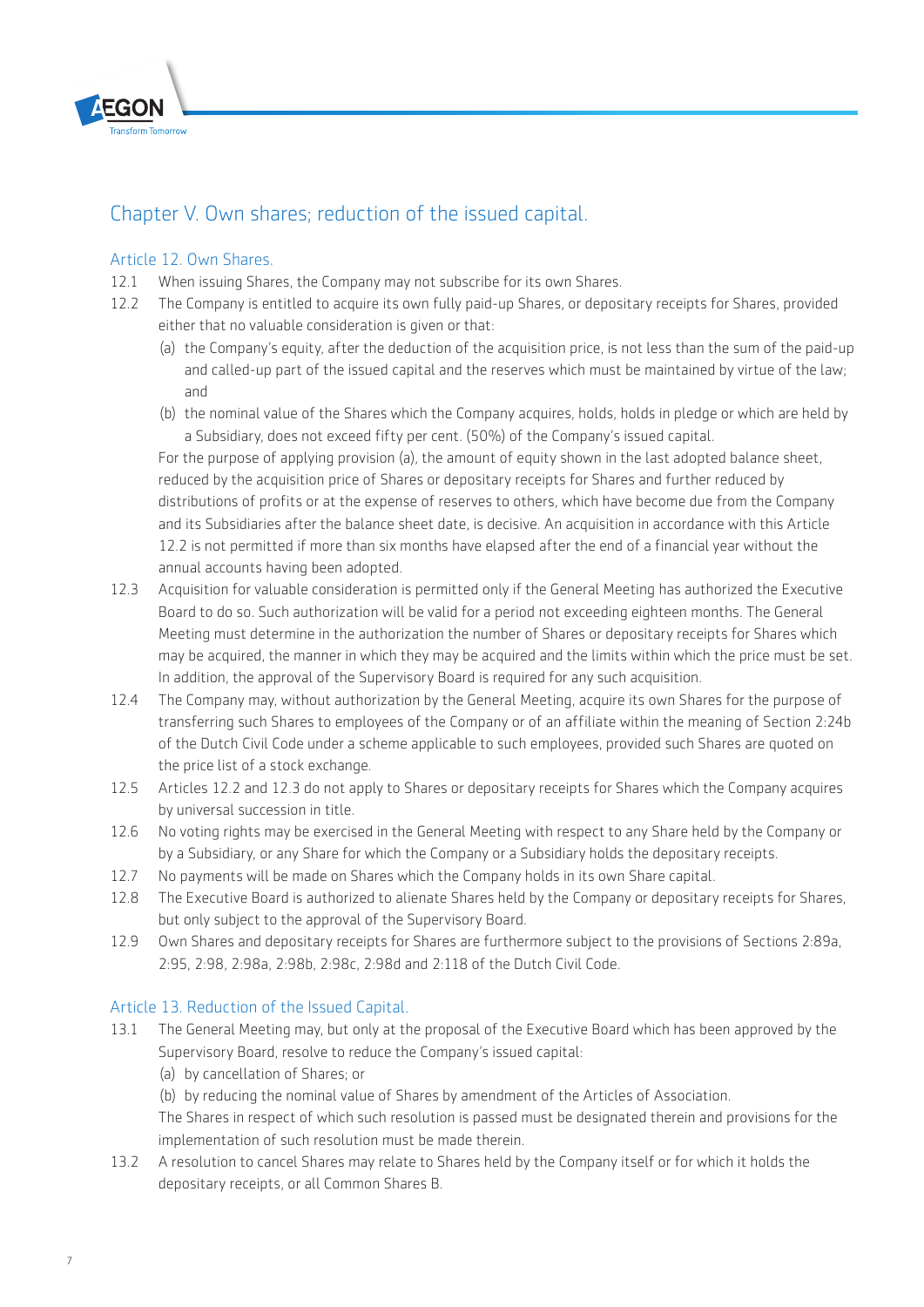

- 13.3 Reduction of the nominal value or cancellation of Common Shares B can only be effected with the approval of the meeting of holders of Common Shares B.
- 13.4 A reduction of the issued capital of the Company is furthermore subject to the provisions of Sections 2:99 and 2:100 of the Dutch Civil Code.

# Chapter VI. Transfer of shares; usufruct in shares and pledging of shares; depositary receipts for shares.

#### Article 14. Transfer of Shares.

- 14.1 The transfer of a Share requires an instrument intended for such purpose and, save when the Company itself is a party to such legal act, the written acknowledgement by the Company of the transfer. The acknowledgement must be made in the instrument or by a dated statement of acknowledgement on the instrument or on a copy or extract thereof and signed as a true copy by a civil law notary or the transferor. Official service of such instrument or such copy or extract on the Company is considered to have the same effect as an acknowledgement.
- 14.2 Except for the provisions of Article 14.3, and without prejudice to the provisions of Article 14A, any transfer of Shares may only take place with the prior consent of the Supervisory Board. The Supervisory Board may attach to its consent such conditions as it deems desirable or necessary.
- 14.3 The consent referred to in Article 14.2 shall not be required in the case of:
	- (a) a transfer of Shares for which no Share certificates are outstanding; and
	- (b) a transfer of Shares for which Share certificates are outstanding, provided the deed designated for a transfer as shown on the back of the Share certificate(s) - or a separate deed corresponding to the text thereof - has been filled in and has been signed by or on behalf of the transferor.
- 14.4 Without prejudice to the provisions of Article 14.1, the transfer of Shares for which Share certificates are outstanding can only take place if the Share certificate(s) is/are surrendered to the Company at the same time. As proof of the acknowledgement of the transfer, the acknowledgement will be noted on that/those document(s) or that/those document(s) will be replaced with one or more Share certificates in the name of the acquirer, all by or on behalf of the Company.
- 14.5 The provisions of Article 14.1 also apply to the transfer of a Share in the event of a sale by execution as well as to the allotment of a Share due to partition of communal property.

#### Article 14A. Transfer Restriction concerning Common Shares B.

- 14A.1 Common Shares B can only be transferred with the prior approval of the Supervisory Board.
- 14A.2 An application for approval must be made in writing and addressed to the Company, for the attention of the Supervisory Board. It must state the number of Common Shares B the applicant wishes to transfer and the person to whom the applicant wishes to transfer the Common Shares B concerned.
- 14A.3 The Supervisory Board must respond to the request within three months from receipt. If it refuses to grant the approval requested, it must inform the applicant of another person who is prepared to purchase the Common Shares B concerned against payment in cash. If that other person and the applicant do not reach agreement on the amount of the purchase price, it will be determined by one or more experts designated by the Supervisory Board, taking due account of the principle set forth in Article 4.4.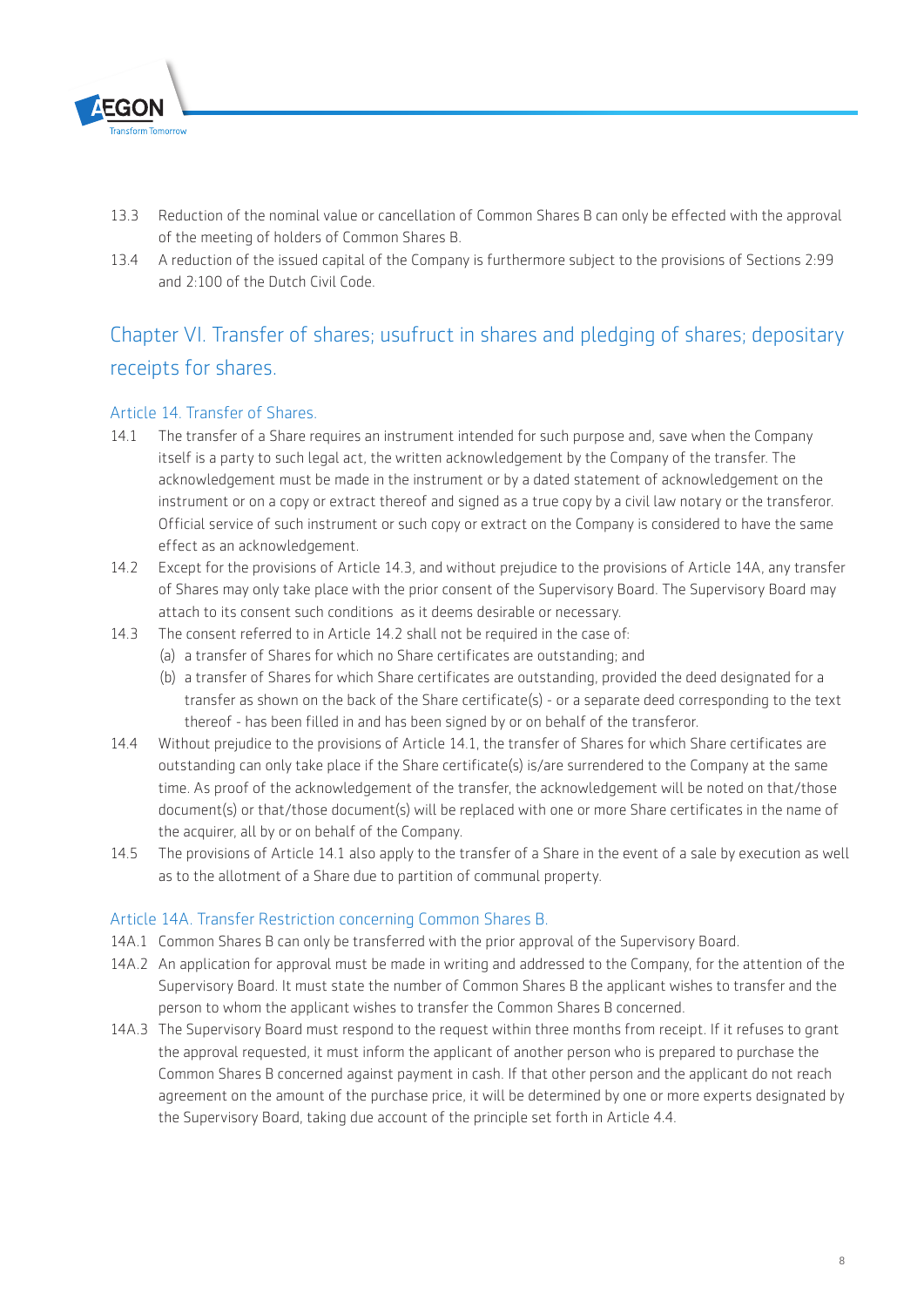

#### Article 15. Usufruct in Shares and Pledging of Shares; Depositary Receipts for Shares.

- 15.1 The provisions of Article 14.1 and Article 14.4, first sentence, of these Articles of Association apply by analogy to the creation or transfer of a usufruct in and to the pledging of Shares. If a Share certificate has been issued, the acknowledgement may only take place by a statement to this effect on the document. Shares may also be pledged without acknowledgement by or service on the Company. In such case, Section 3:239 of the Dutch Civil Code applies by analogy, substituting acknowledgement by or service on the Company for the notification referred to in subsection 3 of said statutory provision.
- 15.2 No voting rights accrue to the pledgee for Shares which have been pledged.
- 15.3 The relevant statutory provisions apply to the rights of holders of depositary receipts issued with the cooperation of the Company and of usufructuaries and pledgees of Shares holding corresponding rights.

# Chapter VII. The Executive Board.

#### Article 16. Executive Board Members.

- 16.1 The number of Executive Board members will be determined by the Supervisory Board after consultation with the Executive Board.
- 16.2 The Supervisory Board appoints a chairman and may grant him the title of president and, if deemed necessary, a vice-chairman and grant him the title of vice-president, from among the Executive Board members.
- 16.3 The Company pursues a policy in the field of the remuneration of the Executive Board. This policy is determined by the General Meeting; the Supervisory Board will make a proposal to that end. The remuneration policy will include at least the subjects described in Sections 2:383c through 2:283e of the Dutch Civil Code, to the extent these subjects concern the Executive Board.

The Supervisory Board will establish the remuneration and further conditions of employment for each Executive Board member with due observance of the aforementioned policy. With respect to arrangements in the form of Shares and/or rights to subscribe for Shares, the Supervisory Board will submit a proposal for approval to the General Meeting. This proposal must at least state the number of Shares or rights to subscribe for Shares that can be assigned to the Executive Board as well as the criteria for assignment and amendment.

Executive Board members are entitled to an indemnity from the Company and D&O insurance, in accordance with the provisions of Article 28A.

#### Article 17. Appointment, suspension and removal of Executive Board members.

- 17.1 Executive Board members will be appointed by the General Meeting of Shareholders.
- 17.2 The Supervisory Board will nominate one or more candidates for each vacant seat and, if no Executive Board members are in office, it will do so as soon as reasonably possible.
- 17.3 A nomination or notification to appoint an Executive Board member will state the candidate's age and the positions he holds or has held, insofar as these are relevant for the performance of the duties of an Executive Board member. The nomination and notification must state the reasons on which they are based.
- 17.4 If the nomination by the Supervisory Board with respect to a vacant seat consists of a list of two or more candidates, such list is binding and the vacant seat must be filled by election of a person from the binding list of candidates. However, the General Meeting of Shareholders may, at any time, by a resolution passed with a majority of at least two-thirds of the votes cast representing more than one-half of the Company's issued capital, resolve that such list is not be binding.

A resolution of the General Meeting of Shareholders to appoint an Executive Board member other than in accordance with a binding or non-binding nomination by the Supervisory Board requires at least two-thirds of the votes cast representing more than one-half of the Company's issued capital.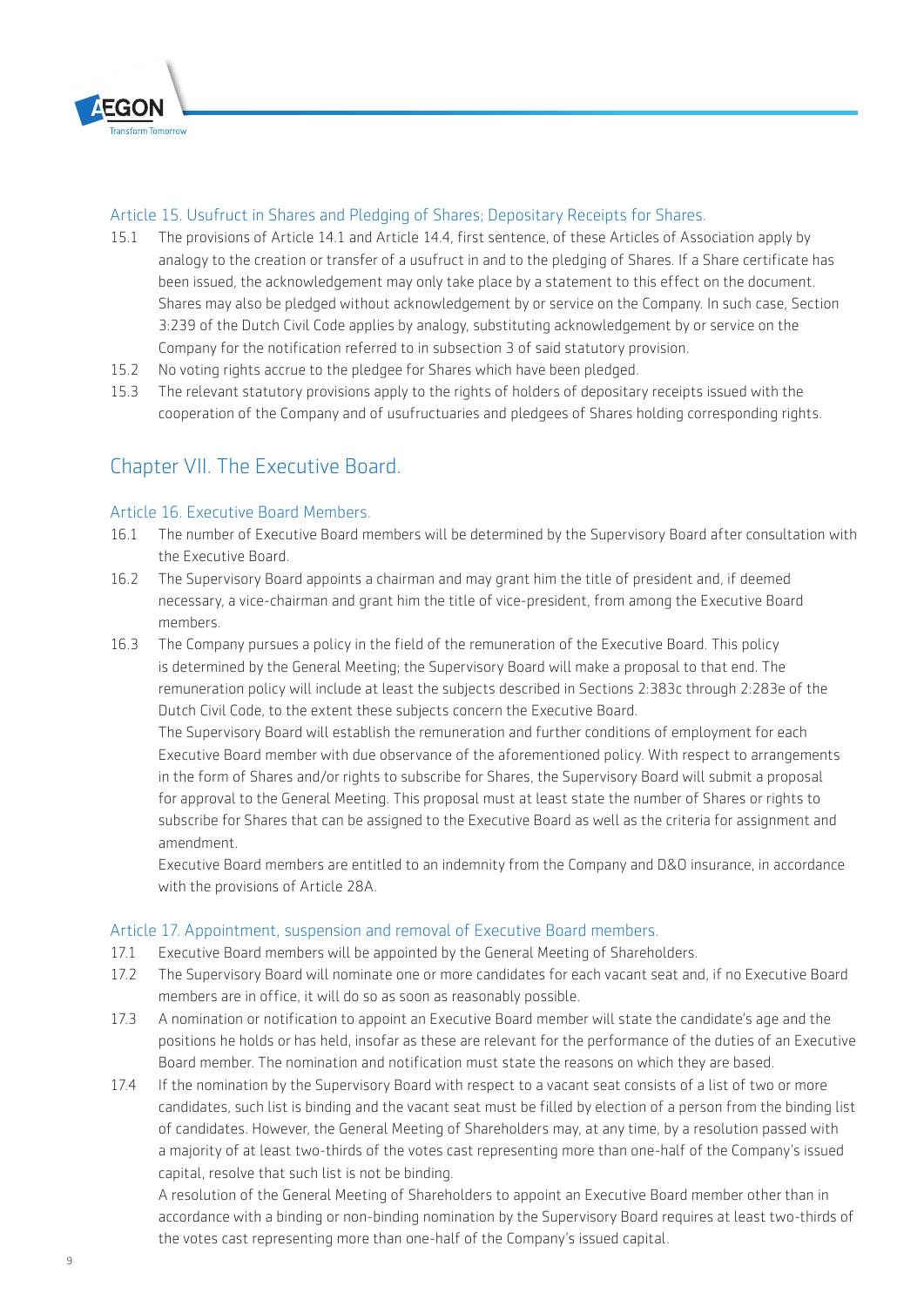

- 17.5 At a General Meeting of Shareholders, votes in respect of the appointment of an Executive Board member, can only be cast for candidates named in the agenda of the meeting or explanatory notes thereto. If none of the candidates nominated by the Supervisory Board is appointed, the Supervisory Board retains the right to make a new binding or non-binding nomination at a next meeting.
- 17.6 An Executive Board member will retire not later than the day on which the annual General Meeting of shareholders is held in the fourth calendar year after the calendar year in which such member was last appointed. An Executive Board member who retires in accordance with the previous provision is immediately eligible for reappointment.
- 17.7 Each Executive Board member may be suspended or removed by the General Meeting of Shareholders at any time. A resolution of the General Meeting of Shareholders to suspend or remove an Executive Board member, other than pursuant to a proposal by the Supervisory Board, requires at least two-thirds of the votes cast representing more than one-half of the Company's issued capital. An Executive Board member may also be suspended by the Supervisory Board. A suspension by the Supervisory Board may, at any time, be discontinued by the General Meeting of Shareholders.
- 17.8 Any suspension may be extended one or more times, but may not last longer than three months in aggregate. If, at the end of that period, no decision has been taken on termination of the suspension or on removal, the suspension will end.

#### Article 18. Duties, Decision-making Process and Allocation of Duties.

- 18.1 The Executive Board is entrusted with the management of the Company.
- 18.2 The Executive Board may establish rules regarding its decision-making process and working methods. In this context, the Executive Board may also determine the duties for which each Executive Board member is particularly responsible. The Supervisory Board may decide that such rules and allocation of duties be set forth in writing and that such rules and allocation of duties are subject to its approval.
- 18.3 Executive Board resolutions at all times may be adopted in writing, provided the proposal concerned is submitted to all Executive Board members then in office and none of them objects to this manner of adopting resolutions. Adoption of resolutions in writing will be effected by written statements from all Executive Board members then in office.

#### Article 19. Representation; Conflicts of Interest.

- 19.1 The Executive Board is authorized to represent the Company. Each Executive Board member individually is also authorized to represent the Company.
- 19.2 The Executive Board may appoint officers with general or limited power to represent the Company. Each officer shall be competent to represent the Company, subject to the restrictions imposed on him. The authority of an officer thus appointed may not extend to any transaction where the Company has a conflict of interest with the officer concerned or with one or more Executive Board members.
- 19.3 In the event of a conflict of interest between the Company and an Executive Board member, the Supervisory Board may appoint a member of the Executive Board or a member of the Supervisory Board to represent the Company.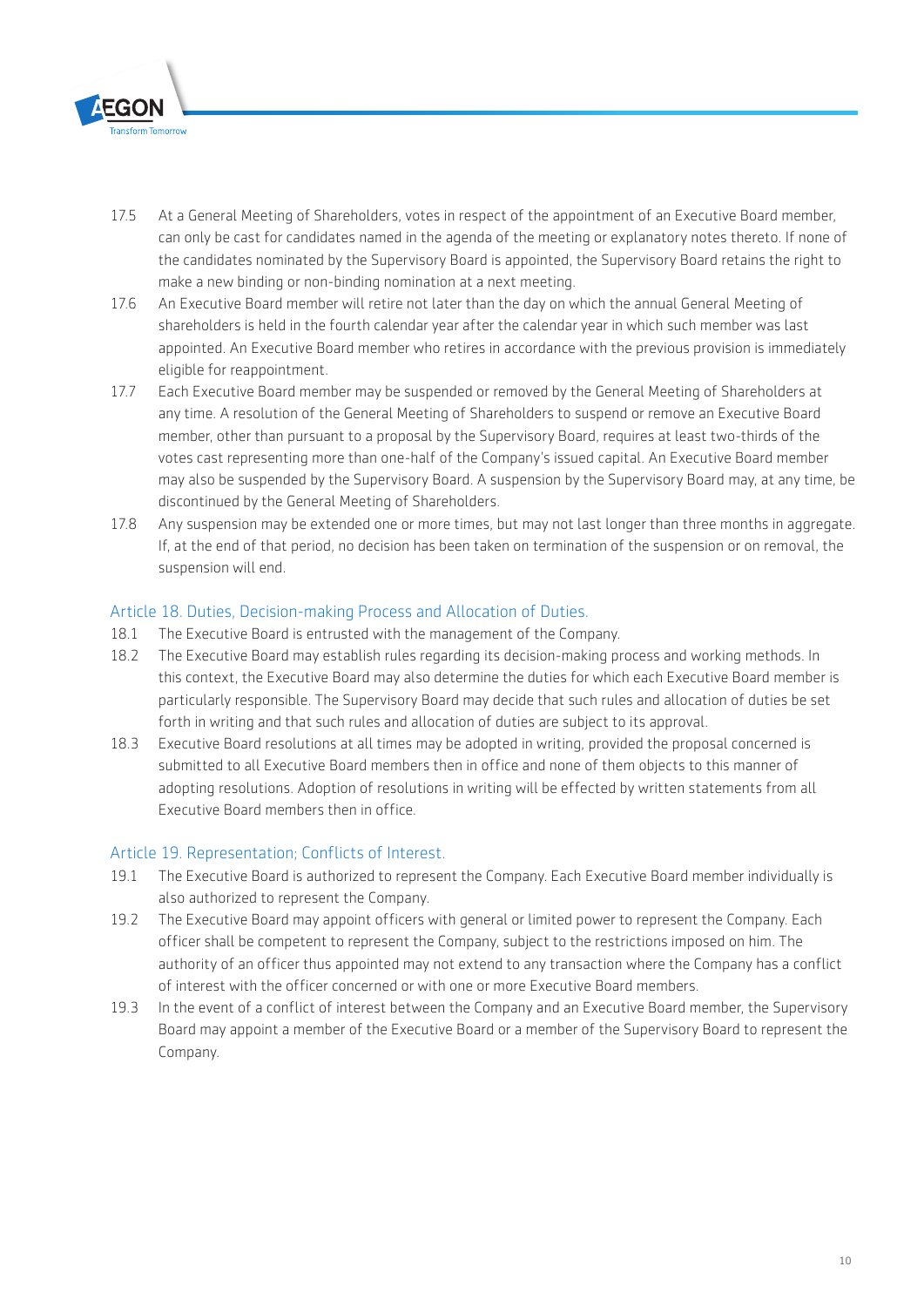

#### Article 20. Approval of Executive Board Resolutions.

- 20.1 The Executive Board requires the approval of the General Meeting for resolutions entailing a significant change in the identity or character of the Company or its business, in any case concerning:
	- (a) the transfer of (nearly) the entire business of the Company to a third party;
	- (b) entering into or terminating a long term cooperation between the Company or a Subsidiary and another legal entity or company or as a fully liable partner in a limited partnership or general partnership, if such cooperation or termination is of fundamental importance for the Company;
	- (c) acquiring or disposing of a participation in the capital of a company if the value of such participation is at least one third of the sum of the assets of the Company according to its balance sheet and explanatory notes or, if the Company prepares a consolidated balance sheet, its consolidated balance sheet and explanatory notes according to the last adopted annual accounts of the Company, by the Company or a Subsidiary.
- 20.2 The Executive Board shall need the approval of the Supervisory Board for resolutions concerning:
	- (a) the issuance and acquisition of Shares of the Company and debentures chargeable to the Company and of debentures chargeable to a limited partnership or general partnership in which the Company is a fully liable partner;
	- (b) cooperation in the issuance of depositary receipts;
	- (c) the application for admission of the securities under (a) and (b) above to a regulated market or multilateral trading facility as referred to in Section 1:1 of the Dutch Financial Supervision Act (*Wet op het financieel toezicht*) or a comparable regulated market or multilateral trading facility system from a state that is not a member state, or, as the case may be, the cancellation of such admission;
	- (d) entering into or terminating a long term cooperation between the Company or a Subsidiary and another legal entity or company or as a fully liable partner in a limited partnership or general partnership, if such cooperation or termination is of fundamental importance for the Company;
	- (e) participation by the Company or a Subsidiary in the capital of another company if the value of such participation is at least one quarter of the amount of the issued capital plus reserves of the Company according to its balance sheet and explanatory notes, as well as significantly increasing or reducing such participation on the Company's balance sheet thereto;
	- (f) investments in an amount equal to at least one quarter of the issued capital plus reserves of the Company according to its balance sheet and explanatory notes;
	- (g) a proposal for an amendment of these Articles of Association;
	- (h) a proposal for the dissolution of the Company;
	- (i) a petition in bankruptcy and a petition for a moratorium on the payment of indebtedness;
	- (j) the termination of service of a substantial number of employees of the Company or of a Subsidiary at the same time or within a short period of time;
	- (k) a significant change in the employment terms of a substantial number of employees of the Company or of a Subsidiary; and
	- (l) a proposal for a legal merger of demerger.
- 20.3 The Supervisory Board is entitled to require further resolutions of the Executive Board to be subject to its approval. Such further resolutions must be clearly specified and notified to the Executive Board in writing.
- 20.4 The absence of approval by the General Meeting or the Supervisory Board, respectively, of a resolution as referred to in Article 20.1, Article 20.2 (except for Article 20.2 under (l)) or Article 20.3 will not affect the authority of the Executive Board or its members to represent the Company.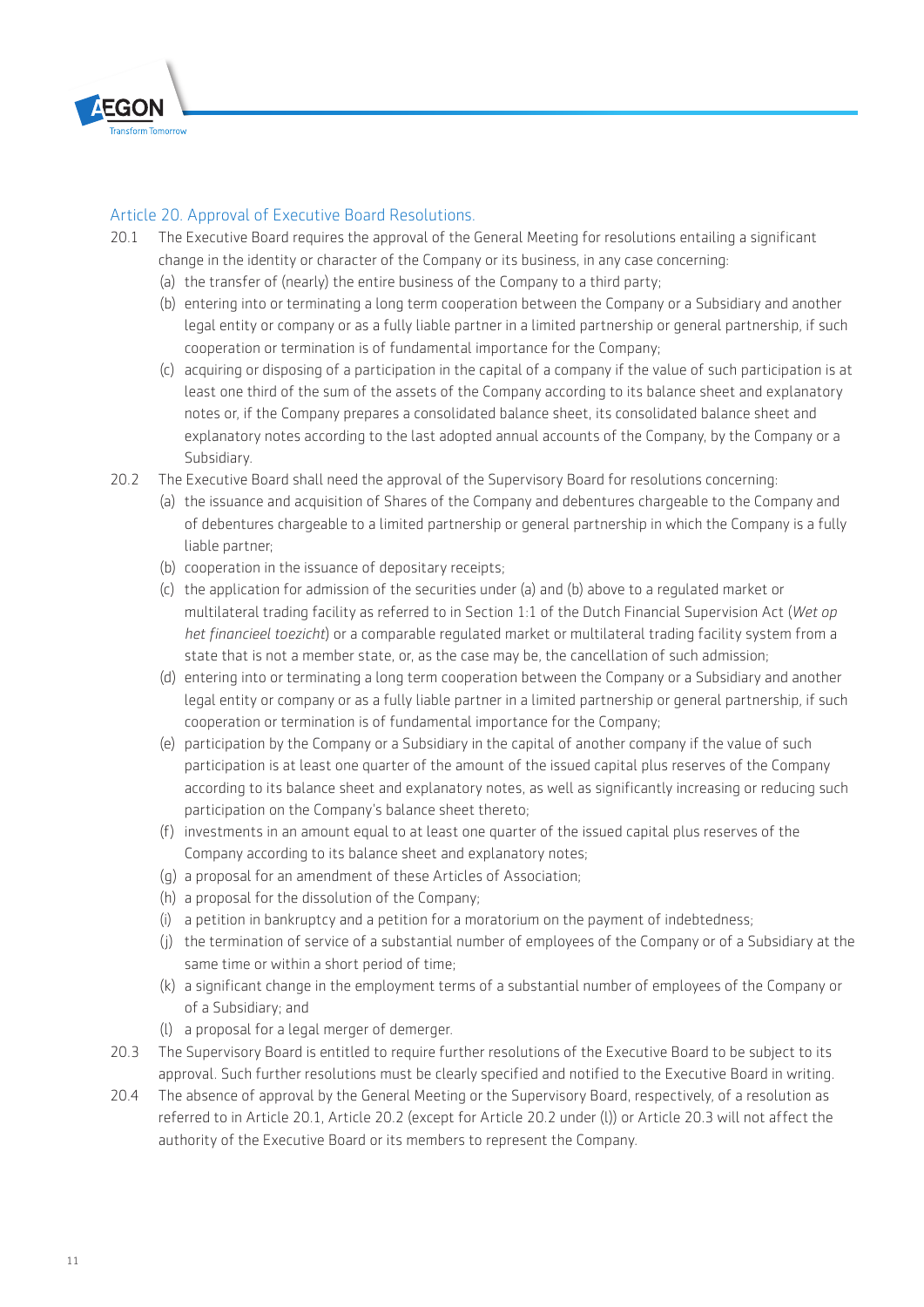

#### Article 21. Vacancy or Inability to Act.

- 21.1 If a seat on the Executive Board is vacant or an Executive Board member is unable to perform his duties, the remaining Executive Board member or members will be temporarily entrusted with the management of the Company.
- 21.2 If all seats on the Executive Board are vacant or all Executive Board members, are unable to perform their duties, the management of the Company will be temporarily entrusted to the Supervisory Board, which has the authority to temporarily entrust the management of the Company to one or more Supervisory Board members and/or one or more other persons.

# Chapter VIII. The Supervisory Board.

#### Article 22. Supervisory Board Members; Eligibility.

- 22.1 The Company will have a Supervisory Board.
- 22.2 The number of Supervisory Board members will be determined by the Supervisory Board and will be at least seven. If the number of Supervisory Board members is less than seven, the Supervisory Board will take measures forthwith to increase the number of members, with due observance of the provisions of Article 23.
- 22.3 In the year in which a person reaches the age of seventy years or over, he/she is no longer eligible for appointment as Supervisory Board member, unless the Supervisory Board has decided otherwise with respect to the person concerned.
- 22.4 The remuneration of each Supervisory Board member will be fixed by the General Meeting of Shareholders and will not be dependent upon the profit of the Company. The Supervisory Board members are be entitled to an indemnity from the Company and D&O insurance, in accordance with the provisions of Article 28A.

#### Article 23. Appointment, suspension and removal of Supervisory Board members.

- 23.1 Supervisory Board members will be appointed by the General Meeting of Shareholders.
- 23.2 The Supervisory Board will nominate one or more candidates for each vacant seat.
- 23.3 If the nomination by the Supervisory Board with respect to a vacant seat consists of a list of two or more candidates, such list is binding and the vacant seat must be filled by election of a person from the binding list of candidates. However, the General Meeting of Shareholders may, at any time, by a resolution passed with a majority of at least two-thirds of the votes cast representing more than one-half of the Company's issued capital, resolve that such list is not binding.

A resolution of the General Meeting of Shareholders to appoint a Supervisory Board member other than in accordance with a binding or non-binding nomination by the Supervisory Board requires at least two-thirds of the votes cast representing more than one-half of the Company's issued capital.

- 23.4 At a General Meeting of Shareholders, votes in respect of the appointment of a Supervisory Board member can only be cast for candidates named in the agenda of the meeting or the explanatory notes thereto. If none of the candidates nominated by the Supervisory Board is appointed, the Supervisory Board retains the right to make a new binding or non-binding nomination at a next meeting.
- 23.5 A nomination or recommendation to appoint a Supervisory Board member will state the candidate's age, his profession, the number of shares he holds in the capital of the Company and the positions he holds or has held, insofar as these are relevant for the performance of the duties of a Supervisory Board member. Furthermore, the names of the legal entities of which he is also a member of their supervisory boards must be indicated; if those include legal entities which belong to the same group, a reference to that group will be sufficient. The nomination or recommendation must state the reasons on which it is based.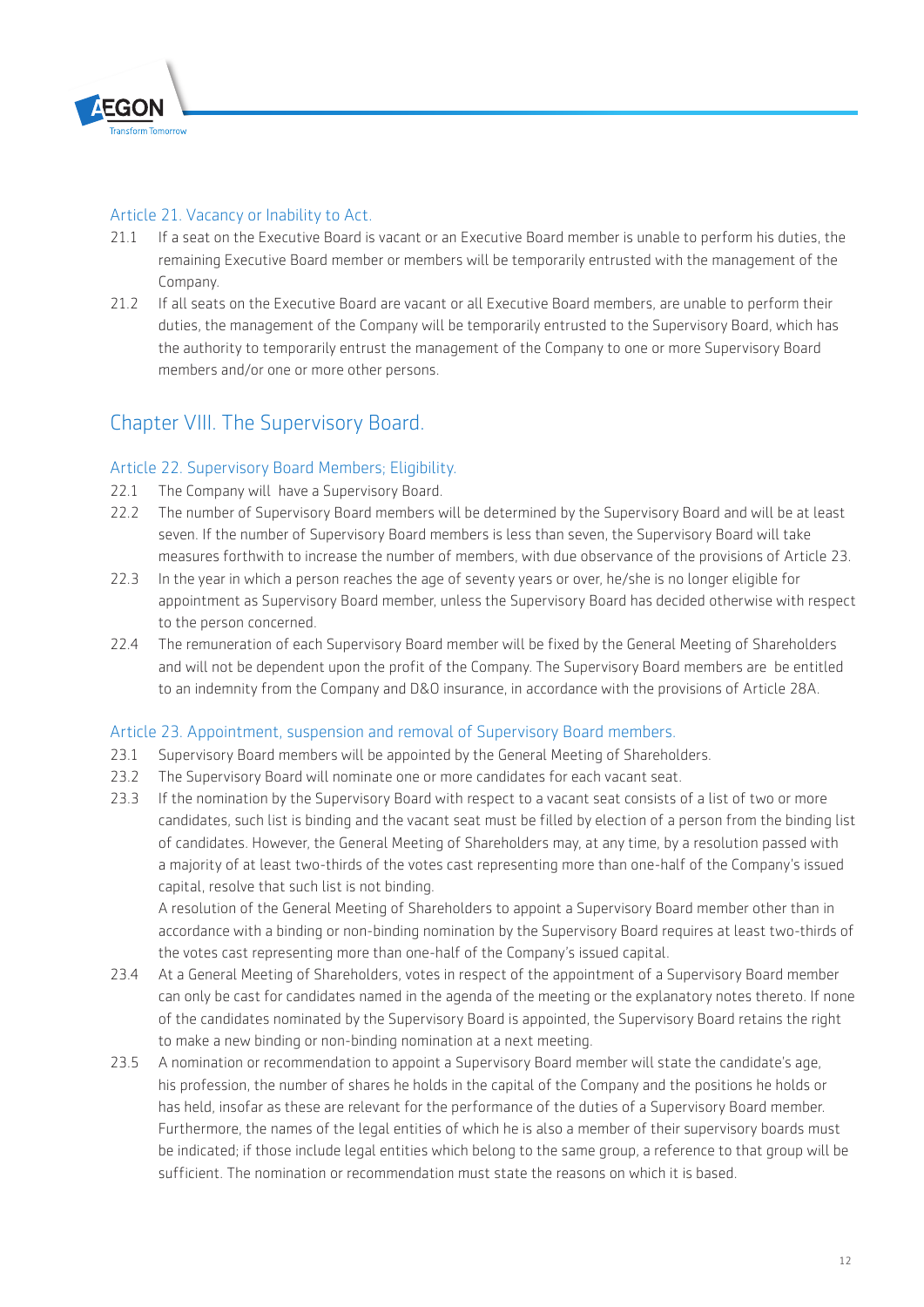

- 23.6 Each Supervisory Board member may be suspended or removed by the General Meeting of Shareholders at any time. A resolution of the General Meeting of Shareholders to suspend or remove a Supervisory Board member other than pursuant to a proposal by the Supervisory Board requires at least two-thirds of the votes cast representing more than one-half of the Company's issued capital.
- 23.7 Any suspension may be extended one or more times, but may not last longer than three months in the aggregate. If, at the end of that period, no decision has been taken on termination of the suspension or on removal, the suspension ends.

#### Article 24. Retirement of Supervisory Board members.

The Supervisory Board members will retire periodically in accordance with a rotation plan to be drawn up by the Supervisory Board. However, a Supervisory Board member will retire not later than the day on which the annual General Meeting of Shareholders is held in the fourth calendar year after the calendar year in which such member was last appointed. A Supervisory Board member who retires in accordance with the previous provision is immediately eligible for reappointment, except as provided under Article 22.3.

#### Article 25. Duties and powers.

- 25.1 It is the duty of the Supervisory Board to supervise the management of the Executive Board and the general course of affairs of the Company and the business connected with it. The Supervisory Board will assist the Executive Board by giving advice. In performing their duties, the Supervisory Board members will act in accordance with the interests of the Company and its business.
- 25.2 The Supervisory Board may provide that one or more of its members, whether or not accompanied by an expert as referred to in Article 25.3, has access to the Company's premises and is authorized to inspect its books, correspondence and other documents, and take cognizance of the acts and operations that have taken place.

The Supervisory Board may also decide that only certain of the rights set forth in the preceding sentence may be exercised.

25.3 In the accomplishment of its duties, the Supervisory Board may call upon the assistance or advice of one or more experts to be appointed by it for a fee to be agreed upon with the Supervisory Board, which fee shall be chargeable to the Company.

#### Article 26. Chairman and Vice-Chairman.

- 26.1 The Supervisory Board will elect a chairman and a vice-chairman from among its members.
- 26.2 If the chairman and the vice-chairman are absent or prevented from attending a meeting, one of the other Supervisory Board members, to be designated by the Supervisory Board, will act as chairman.

#### Article 27. Meetings; Decision-making Process.

- 27.1 The Supervisory Board will meet whenever the chairman or at least two members deem it desirable. The chairman or his substitute will preside over the meeting and minutes will be kept of the proceedings. The Executive Board members will attend the meetings unless the Supervisory Board expresses its wish to meet separately.
- 27.2 At the meeting of the Supervisory Board, resolutions must be adopted by an absolute majority of the votes cast at the meeting.
- 27.3 At a meeting, the Supervisory Board may only pass valid resolutions if at least half of the Supervisory Board members then in office are present or represented.
- 27.4 In the event of a tie in voting the chairman will have a deciding vote, but only if more than two Supervisory Board members are present.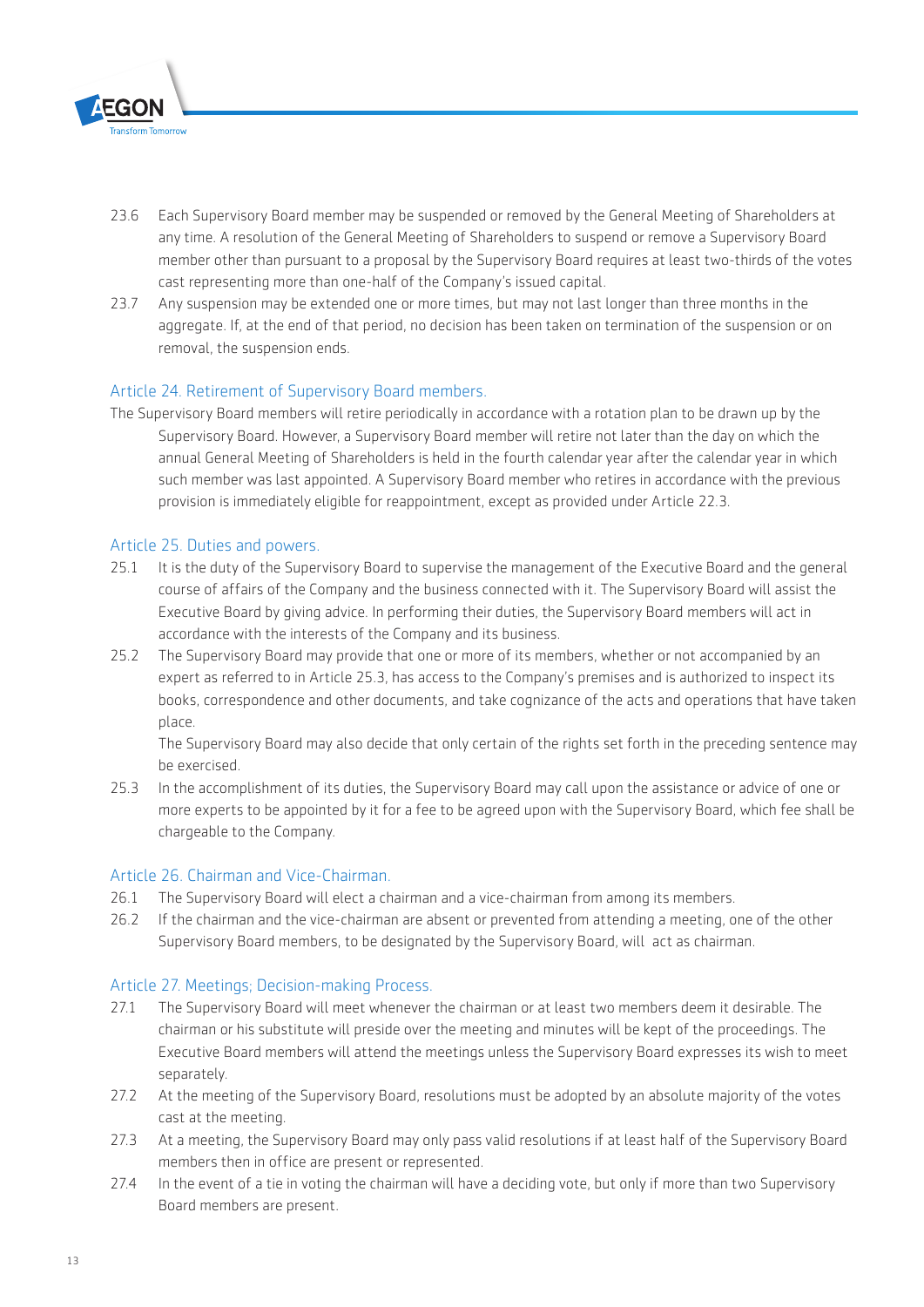

- 27.5 The Supervisory Board may adopt a resolution by written consent without a meeting, provided that the proposed resolution has been submitted to all the Supervisory Board members, none of them opposes this manner of adopting a resolution and the majority of the members have voted in favour of the proposed resolution.
- 27.6 At the first meeting of the Supervisory Board, held after the members adopted a resolution without a meeting set forth in Article 27.5, the chairman of that meeting will communicate the result of the voting.
- 27.7 A resolution of the Supervisory Board must be evidenced by a document setting forth such resolution and signed by the chairman or, if he is absent or prevented from attending the meeting or if there is no chairman, by one of the other Supervisory Board members.

#### Article 28. Committees.

- 28.1 The Supervisory Board may, without prejudice to its responsibilities, designate one or more committees from among its members, which will have the responsibilities specified by the Supervisory Board.
- 28.2 The composition of any such committee will be determined by the Supervisory Board.
- 28.3 The General Meeting of Shareholders may grant additional compensation to the members of the committee(s) for their service on the committee(s).

#### Article 28A. Indemnity and insurance.

- 28A.1 To the extent permissible by law, the Company will indemnify and hold harmless each member of the Executive Board and of the Supervisory Board, both former members and members currently in office (each of them, for the purpose of this Article 28A only, an "Indemnified Person"), against any and all liabilities, claims, judgments, fines and penalties ("Claims") incurred by the Indemnified Person as a result of any threatened, pending or completed action, investigation or other proceeding, whether civil, criminal or administrative (each, a "Legal Action"), brought by any party other than the Company itself or its Group Companies, in relation to acts or omissions in or related to his capacity as an Indemnified Person. Claims will include derivative actions brought on behalf of the Company or its Group Companies against the Indemnified Person and claims by the Company (or any of its Group Companies) itself for reimbursement for claims by third parties on the ground that the Indemnified Person was jointly liable toward that third party in addition to the Company.
- 28A.2 The Indemnified Person will not be indemnified with respect to Claims in so far as they relate to the gaining in fact of personal profits, advantages or remuneration to which he was not legally entitled, or if the Indemnified Person has been adjudged to be liable for wilful misconduct (*opzet*) or intentional recklessness (*bewuste roekeloosheid*).
- 28A.3 Any expenses (including reasonable attorneys' fees and litigation costs) (collectively, "Expenses") incurred by the Indemnified Person in connection with any Legal Action will be settled or reimbursed by the Company, but only upon receipt of a written undertaking by that Indemnified Person that he will repay such Expenses if a competent court in an irrevocable judgment has determined that he is not entitled to be indemnified. Expenses will be deemed to include any tax liability which the Indemnified Person may be subject to as a result of his indemnification.
- 28A.4 Also in case of a Legal Action against the Indemnified Person by the Company itself or its Group Companies, the Company will settle or reimburse to the Indemnified Person his reasonable attorneys' fees and litigation costs, but only upon receipt of a written undertaking by that Indemnified Person that he will repay such fees and costs if a competent court in an irrevocable judgment has resolved the Legal Action in favour of the Company or the relevant Group Company rather than the Indemnified Person.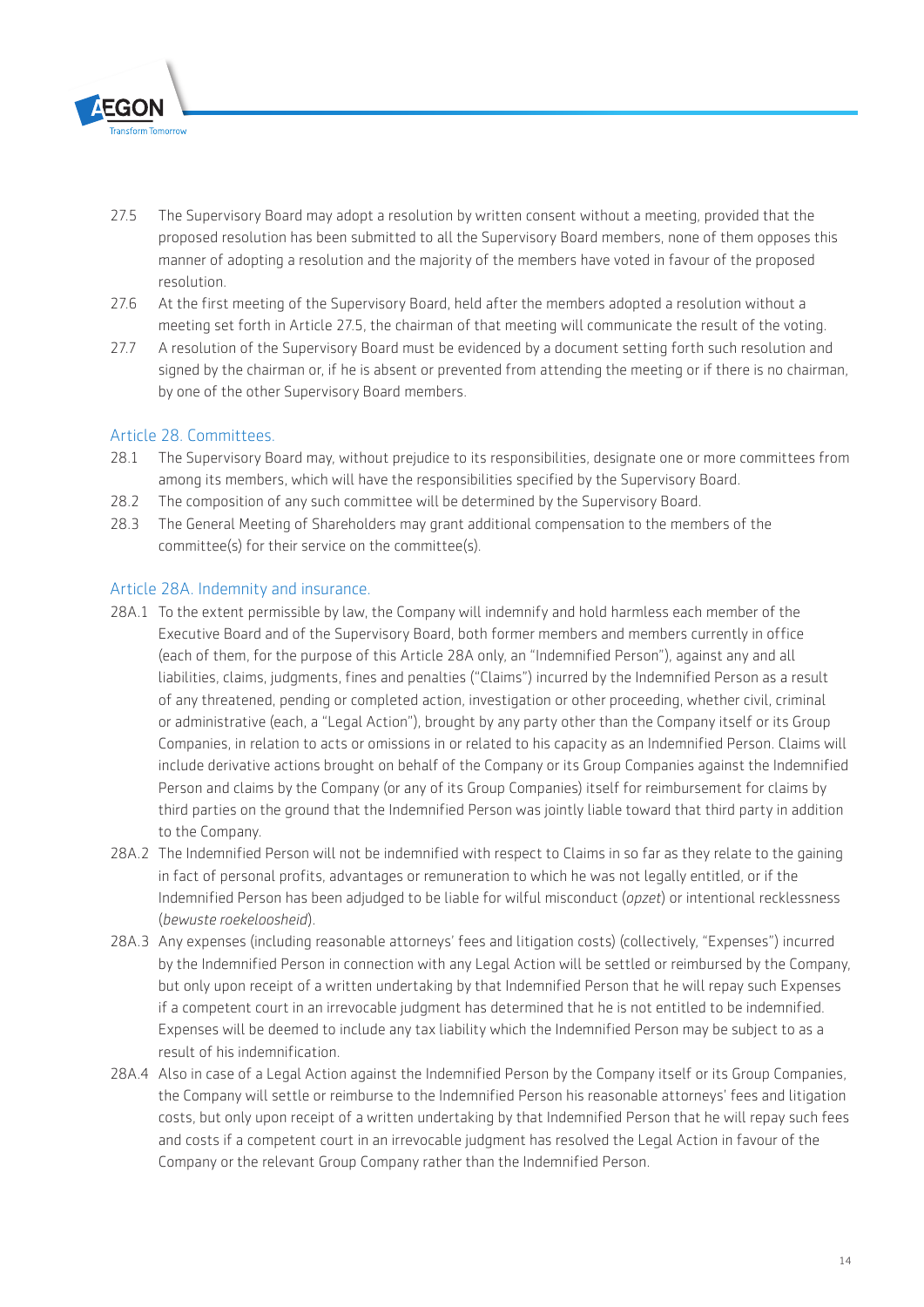

- 28A.5 The Indemnified Person will not admit any personal financial liability vis-à-vis third parties, nor enter into any settlement agreement, without the Company's prior written authorisation. The Company and the Indemnified Person will use all reasonable endeavours to cooperate with a view to agreeing on the defence of any Claims, but in the event that the Company and the Indemnified Person fail to reach such agreement, the Indemnified Person will comply with all directions given by the Company in its sole discretion, in order to be entitled to the indemnity contemplated by this Article 28A.
- 28A.6 The indemnity contemplated by this Article 28A does not apply to the extent Claims and Expenses are reimbursed by insurers.
- 28A.7 The Company will provide for and bear the cost of adequate insurance covering Claims against sitting and former Executive Board members and sitting and former Supervisory Board members ("D&O insurance"), unless such insurance cannot be obtained at reasonable terms.
- 28A.8 This Article 28A can be amended without the consent of the Indemnified Persons as such. However, the indemnity provided herein nevertheless continues to apply to Claims and/or Expenses incurred in relation to the acts or omissions by the Indemnified Person during the periods in which this clause was in effect.

# Chapter IX. Financial year and annual accounts; certified public accountant; profits and distributions.

#### Article 29. Financial Year and Annual Accounts.

- 29.1 The Company's financial year is the calendar year.
- 29.2 Annually, not later than four months after the end of the financial year, the Executive Board will prepare annual accounts, and deposit the same for inspection by the Shareholders at the Company's office. Within the same period, the Executive Board will also deposit the annual report for inspection by the Shareholders.
- 29.3 The annual accounts will consist of the individual accounts including a balance sheet, a profit and loss account with explanatory notes, and the consolidated annual accounts.
- 29.4 The annual accounts must be signed by the Executive Board members and the Supervisory Board members. If the signature of one or more of them is missing, this will be stated and reasons for this omission will be given.
- 29.5 Annually, the Supervisory Board will prepare a report, which will be enclosed with the annual accounts and the annual report.
- 29.6 The Company must ensure that the annual accounts, the annual report, the report of the Supervisory Board and the information to be added by virtue of the law are kept at its office as of the day on which notice of the annual General Meeting of Shareholders is given. Shareholders may inspect the documents at that place and obtain a copy free of charge.
- 29.7 The annual accounts, the annual report and the information to be added by virtue of the law are furthermore subject to the provisions of Book 2, Title 9, of the Dutch Civil Code.

#### Article 30. Certified public accountant.

- 30.1 The General Meeting of Shareholders will commission a certified public accountant or an organization in which certified public accountants cooperate, as referred to in Section 2:393 subsection 1 of the Dutch Civil Code (both hereinafter referred to as the accountant) to examine the annual accounts drawn up by the Executive Board in accordance with the provisions of Section 2:393 subsection 3 of the Dutch Civil Code.
- 30.2 The accountant is entitled to inspect all of the Company's books and documents and is prohibited from divulging anything shown or communicated to him regarding the Company's affairs except insofar as required to fulfil his mandate. His fee is chargeable to the Company.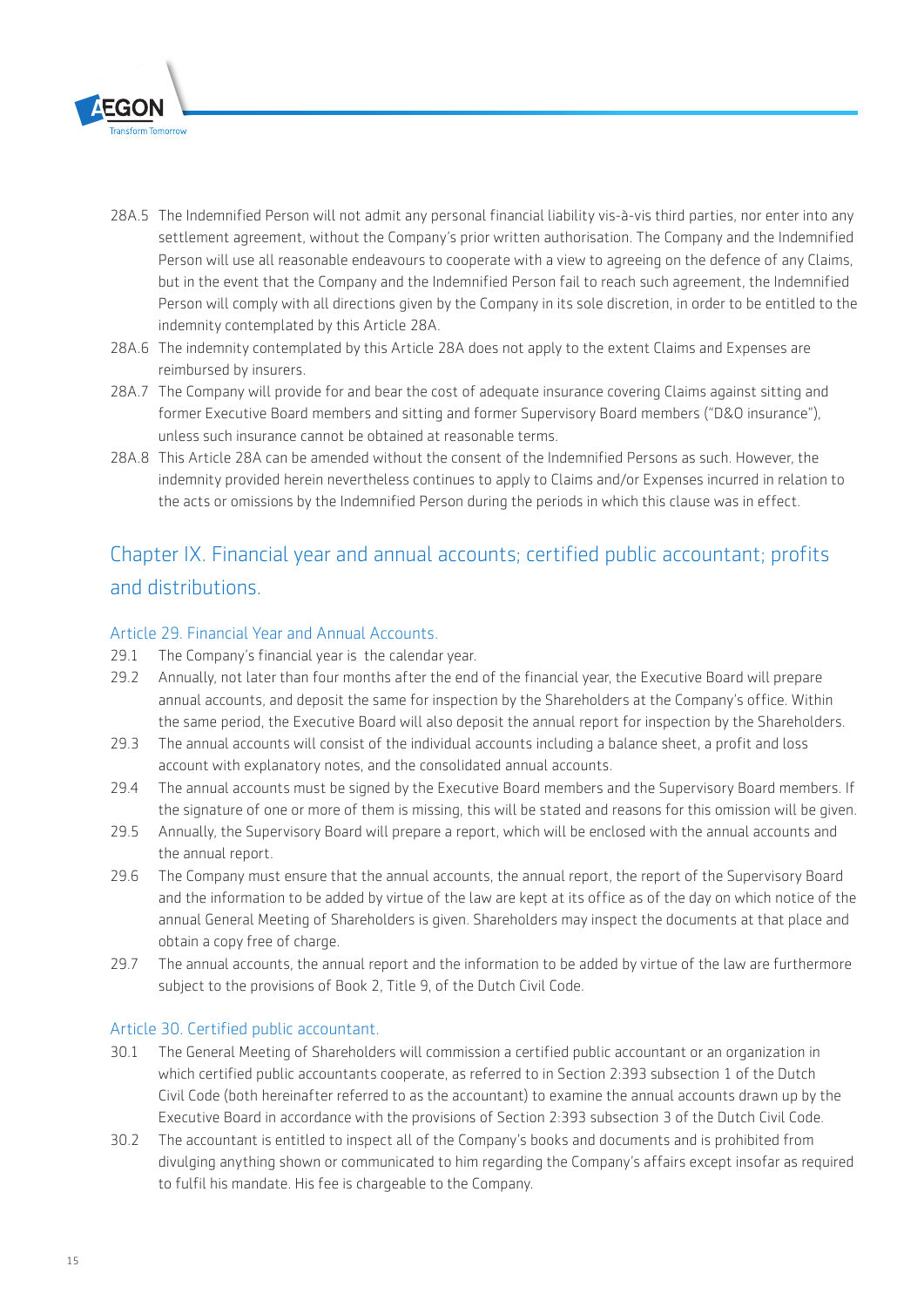

30.3 The accountant will present a report on his examination to the Supervisory Board and to the Executive Board. In this he will address at a minimum his findings concerning the reliability and continuity of the automated data processing system.

The accountant will report on the results of his examination, in an auditor's statement, regarding the accuracy of the annual accounts.

30.4 The annual accounts cannot be adopted if the General Meeting of Shareholders has not been able to review the auditor's statement from the accountant, which statement must have been added to the annual accounts, unless the particulars to be added state a legal reason why the statement has not been provided.

#### Article 31. Adoption of the Annual Accounts and Release from Liability.

- 31.1 The General Meeting will adopt the annual accounts.
- 31.2 At the General Meeting of Shareholders at which it is resolved to adopt the annual accounts, it will be separately proposed that the Executive Board members and the Supervisory Board members be released from liability for their respective duties, insofar as the exercise of such duties is reflected in the annual accounts or otherwise disclosed to the General Meeting prior to the adoption of the annual accounts.

#### Article 32. Profits and Distributions.

- 32.1 If the adopted profit and loss account shows a profit, the Supervisory Board may decide, upon the proposal of the Executive Board, to set aside part of the profit to increase and/or form reserves.
- 32.2 Distributions may be made only insofar as the Company's equity exceeds the amount of the paid in and called up part of the issued capital, increased by the reserves which must be kept by virtue of the law or these Articles of Association.
- 32.3 Distributions are made in accordance with the principle set forth in Article 4.4.
- 32.4 The profits remaining after application of Article 32.1 shall be put at the disposal of the General Meeting of Shareholders. The Executive Board, subject to the approval of the Supervisory Board, shall make a proposal for that purpose. A proposal to pay a dividend shall be dealt with as a separate agenda item at the General Meeting of Shareholders.
- 32.5 Provided it appears from an interim statement of assets signed by the Executive Board that the requirement mentioned in Article 32.2 concerning the position of the Company's assets has been fulfilled, the Executive Board may, subject to the approval of the Supervisory Board, make one or more interim distributions to the Shareholders.
- 32.6 The Executive Board may, subject to the approval of the Supervisory Board, decide that a distribution on Shares shall not take place as a cash payment but as a payment in Common Shares, or decide that the Shareholders shall have the option to receive a distribution as a cash payment and/or as a payment in Common Shares, out of the profit and/or at the expense of reserves, provided that the Executive Board is designated by the General Meeting pursuant to Articles 9.2 and 9.3. Subject to the approval of the Supervisory Board, the Executive Board shall determine the conditions applicable to the aforementioned choices.
- 32.7 The Company's policy on reserves and dividends shall be determined and can be amended by the Supervisory Board, upon the proposal of the Executive Board. The adoption and thereafter each amendment of the policy on reserves and dividends shall be discussed and accounted for at the General Meeting of Shareholders under a separate agenda item.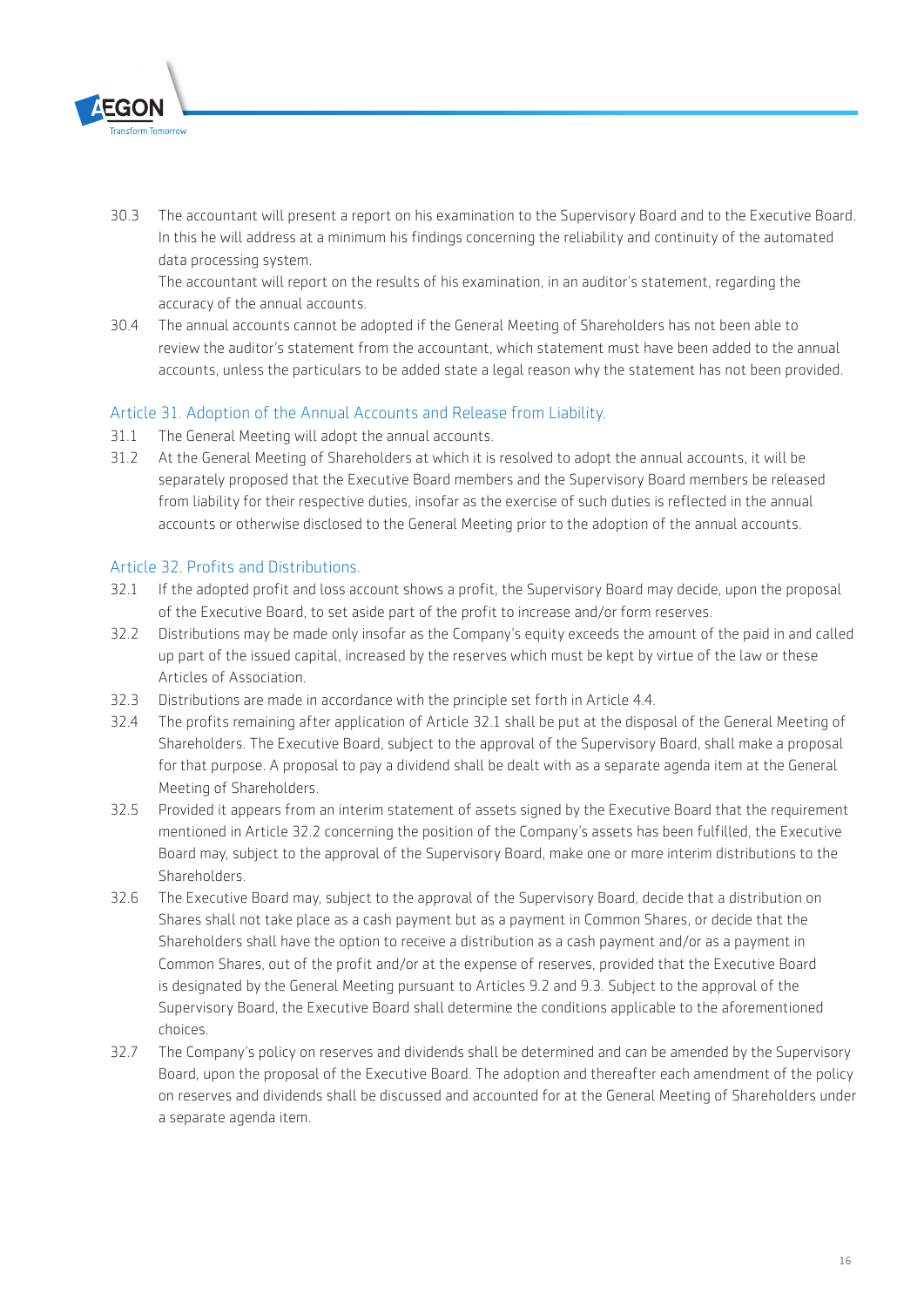

#### Article 33. Dividend payments; Entitlement.

- 33.1 A distribution will be declared and paid as of a day designated to this end by the Executive Board. Different days may be designated for this purpose for Shares for which Share certificates have been issued and for Shares for which no Share certificates have been issued. Each day which has been so designated will be announced in accordance with regulations applicable to the Company.
- 33.2 A party in whose name the Share is registered in the register of Shareholders, on the record date set by the Executive Board, is entitled to a distribution on a Share for which no Share certificate has been issued, or on a Share for which a Share certificate has been issued.
- 33.3 Different times may be designated for the Shares referred to in Article 33.2. Each time which has been so designated will be announced in accordance with regulations applicable to the Company.
- 33.4 The Executive Board may decide, subject to the approval of the Supervisory Board, that the payment of a distribution in cash on Common Shares for which Share certificates have been issued and which are traded on an exchange or similar institution in a country other than the Netherlands with the cooperation of the Company, will take place in the currency of that country unless the Company cannot do so owing to government measures or other circumstances beyond its control. If, in accordance with the provisions of the preceding sentence, a distribution is paid in a foreign currency, it will be converted for this purpose at the exchange rate current on the exchange in Amsterdam on a day, designated and announced by the Executive Board, which day will not fall before the day on which the distribution is approved, nor after the payment day set for the Shares in question in accordance with the provisions of Article 33.1.
- 33.5 Dividends and other distributions which have not been claimed within five years of the first day upon which they were made payable will revert to the Company.
- 33.6 For all dividends and other distributions in respect of a Share that is part of a collective deposit or a bookentry deposit under the Dutch Security Depositary Act, the Company will be discharged from all obligations towards the Euroclear-participant by placing those dividends or other distributions at the disposal of, or at the instruction of, the relevant institution associated with Euroclear Nederland.

# Chapter X. The General Meeting.

#### Article 34. Annual General Meeting of Shareholders.

- 34.1 Each year, though not later than in the month of June, a General Meeting of Shareholders will be held.
- 34.2 The agenda of such meeting will include the following subjects for discussion:
	- (a) discussion of the annual report;
	- (b) discussion and adoption of the annual accounts;
	- (c) dividend proposal (if applicable);
	- (d) appointment of an external auditor;
	- (e) other subjects presented for discussion by the Supervisory Board or the Executive Board and announced with due observance of the provisions of these Articles of Association, as for instance (i) release of the Executive Board members and Supervisory Board members from liability; (ii) discussion of the policy on reserves and dividends; (iii) designation of a body of the Company competent to issue Shares; and/or (iv) authorisation of the Executive Board to make the Company acquire own Shares or depositary receipts for Shares.

#### Article 35. Extraordinary General Meeting of Shareholders.

Other General Meetings of Shareholders will be held whenever the Supervisory Board or the Executive Board deems such to be necessary, without prejudice to the provisions of Sections 2:108a, 2:110, 2:111 and 2:112 of the Dutch Civil Code.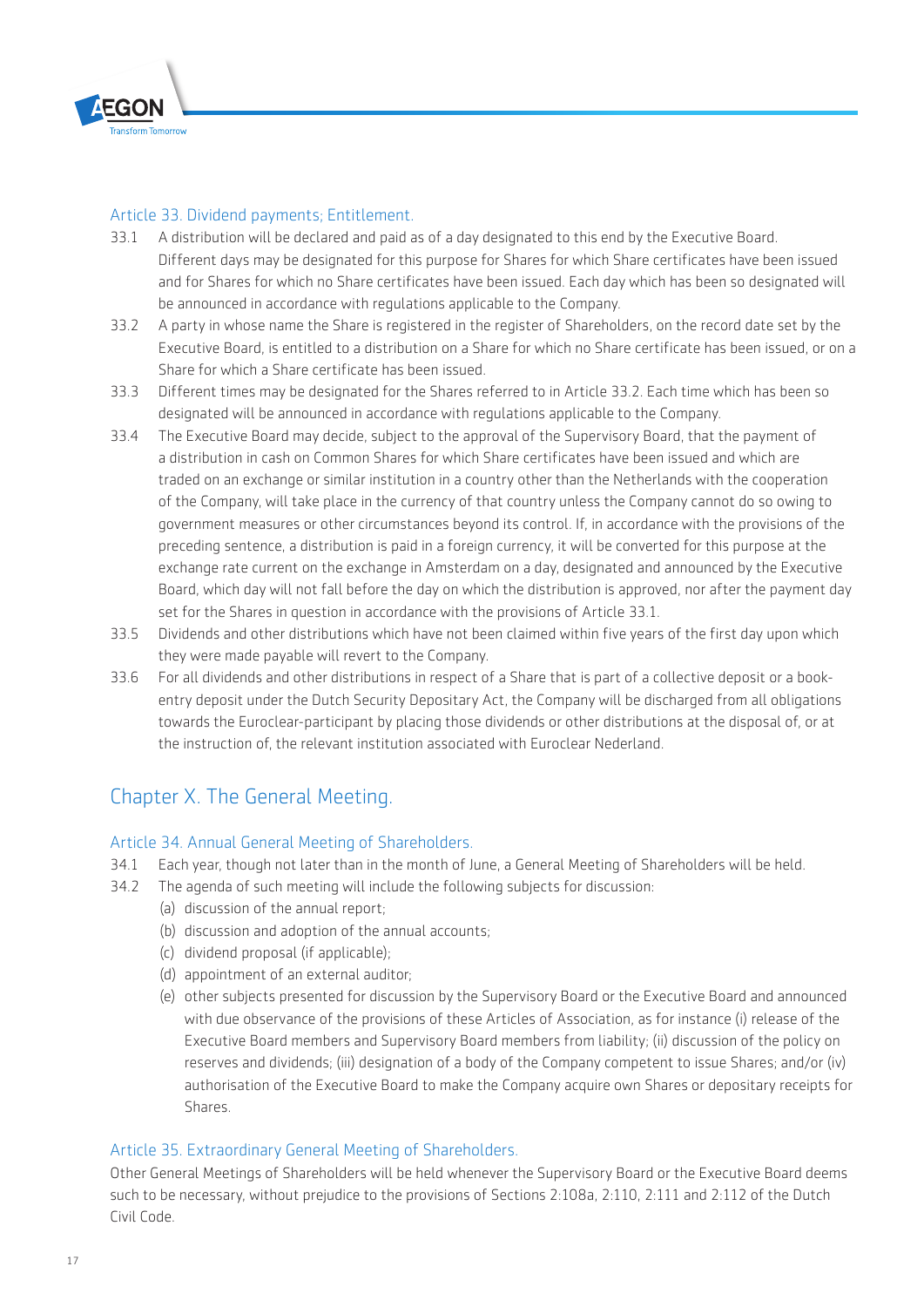

#### Article 36. Notice and agenda of meetings.

- 36.1 Notice of General Meetings of Shareholders will be given by the Supervisory Board or the Executive Board.
- 36.2 Notice of the meeting will be given no later than the fifteenth day prior to the date of the meeting or such longer notice period as the law may prescribe.
- 36.3 The announcement will state the subjects to be dealt with or will state that the Shareholders may look at them at the offices of the Company. It will also state that the documents pertaining to the agenda are available to the Shareholders free of charge at the offices of the Company in The Hague and at an admitted institution as defined in the General Rules for the Euronext Amsterdam Stock Market.
- 36.4 Shareholders who, alone or jointly, represent at least one percent (1%) of the issued capital or whose Shares, alone or jointly, are worth at least one hundred million euro (EUR 100,000,000)<sup>1</sup> according to the Official Price List of Euronext Amsterdam N.V. (or any publication replacing it ), will have the right to request the Executive Board or the Supervisory Board to place items on the agenda of the General Meeting of Shareholders.

These requests will be honoured by the Executive Board or the Supervisory Board under the conditions:

- (a) that important Company interests do not dictate otherwise; and
- (b) that the request is received by the chairman of the Executive Board or the chairman of the Supervisory Board in writing at least sixty (60) days before the date of the General Meeting of Shareholders.
- 36.5 The notice will state the requirements for admittance to the meeting as described in Articles 40.2, 40.3 and  $40.4$
- 36.6 The notice will be given in the manner stated in Article 43.

#### Article 37. Venue of Meetings.

General meetings of shareholders can be held in Amsterdam, The Hague, Haarlemmermeer (including Schiphol Airport), Leidschendam, Rijswijk (ZH), Rotterdam or Voorburg, at the choice of the corporate body that calls the meeting.

#### Article 38. Chairman of the Meeting.

- 38.1 The General Meetings of Shareholders will be presided over by the chairman of the Supervisory Board or his replacement. However, the Supervisory Board may also appoint another chairman to preside over the meeting. The chairman of the meeting will have all powers necessary to ensure the proper and orderly functioning of the General Meeting of Shareholders.
- 38.2 If the chairmanship of the meeting is not provided for in accordance with Article 38.1, the meeting will itself elect a chairman, provided that so long as such election has not taken place, the chairmanship will be held by an Executive Board member designated for that purpose by the Executive Board members present at the meeting.

#### Article 39. Minutes.

- 39.1 Minutes will be kept of the proceedings at the General Meeting of Shareholders by a secretary to be appointed by the chairman, which will be adopted by the chairman and the secretary and will be signed by them as evidence thereof.
- 39.2 However, the chairman may determine that notarial minutes will be prepared of the proceedings of the meeting. In that case the co-signature of the chairman will be sufficient.

<sup>1</sup> As long as the Dutch Civil Code provides for a threshold of 50 million euro in market value (s. 2:114a(2) DCC), it shall prevail over the higher threshold in the articles of association.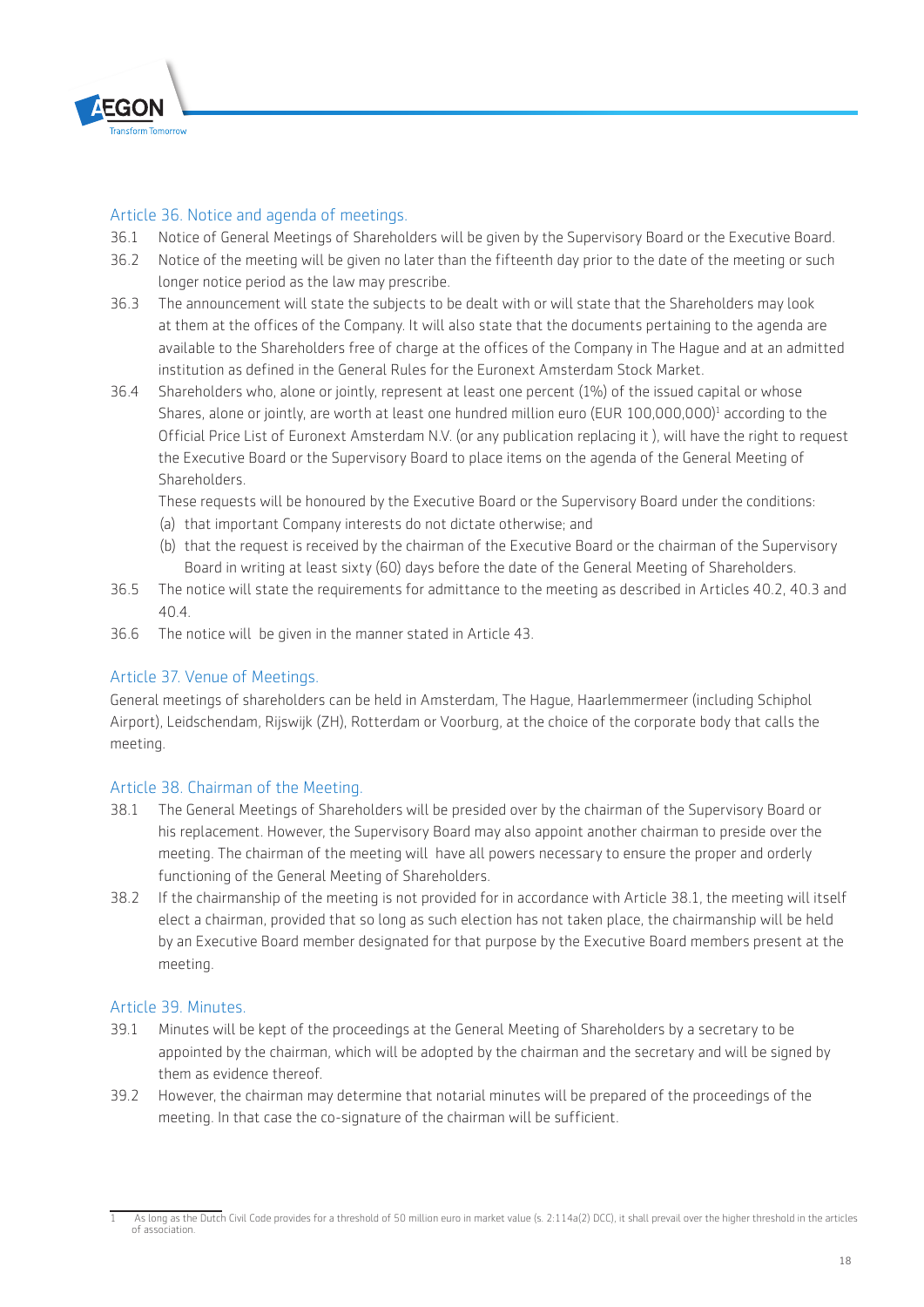

#### Article 40. Rights at Meetings and Admittance.

- 40.1 Each shareholder is authorised, either in person or represented by a representative authorized in writing, to take part in, to speak at, and to the extent applicable, to exercise his voting rights in the general meeting of shareholders. The provisions of this Article 40 concerning shareholders apply by analogy to other persons referred to in Article 15.3, to the extent they are entitled to voting rights and/or the right to attend General Meetings of Shareholders.
- 40.2 The Executive Board is authorized to decide that with respect to a General Meeting of Shareholders a time of record will be applied on the basis of which it will be determined in accordance with Section 2:119 of the Dutch Civil Code which persons are deemed to be the Shareholders for the purpose of Article 40.1. The time of record and the manner in which Shareholders can register and exercise their rights will be set out in the notice of the meeting.
- 40.3 Pursuant to the filing of a written statement issued for that purpose by an institution associated with Euroclear, a Euroclear-participant will be considered a Shareholder in respect of entitlement to attend the General Meeting of Shareholders and to exercise voting rights. Such statement must indicate that the person named therein is entitled through the institution associated with Euroclear concerned to the number of Deposit Shares stated and that such person will retain such entitlement until the end of the meeting. However, if Article 40.2 is applied , the statement must indicate that on the date specified in that Article the person named therein is entitled, through the institution associated with Euroclear concerned, to the number of Deposit Shares stated.

The statement must be filed on time, at such place as stated in the notice of the meeting. The final date for filing the statement will be specified in the notice of the meeting; this date will not be earlier than the seventh day prior to the date of the meeting. The receipt issued in respect of this filing will serve as an entry permit for the meeting.

40.4 Shareholders or their proxies, as the case may be, will only be admitted to the meeting if they have notified the Company of their intention to attend the meeting, in writing, at the address and, by the date specified in the notice of meeting.

Insofar as certificates have been issued for their Shares, holders must state the distinctive number(s) of their Share certificate(s). In respect of their Shares, they will only be admitted to the meeting if the Shares in question are registered in their name on the date determined in accordance with Article 40.2. or, if no such date has been determined, on the date of the General Meeting. The proxy is also required to produce written evidence of his mandate.

- 40.5 The Executive Board is authorized to determine that the rights in respect of a General Meeting of Shareholders as referred to in Article 40.1 can be exercised by using an electronic means of communication. If so decided, it will be required that the Shareholder or his proxy holder can be identified through the electronic means of communication, follow the discussions in the meeting and exercise the voting right. The Executive Board may also determine that the electronic means of communication used must allow the Shareholder or his proxy holder to participate in the discussions.
- 40.6 The Executive Board may determine further conditions to the use of electronic means of communication as referred to in Article 40.5. Such further conditions will be set out in the notice of the meeting. The foregoing does, however, not restrict the authority of the chairman of the meeting to take such action as he deems fit in the interest of the meeting being conducted in an orderly fashion. Any non or malfunctioning of the means of electronic communication used is at the risk of the Shareholder using the same.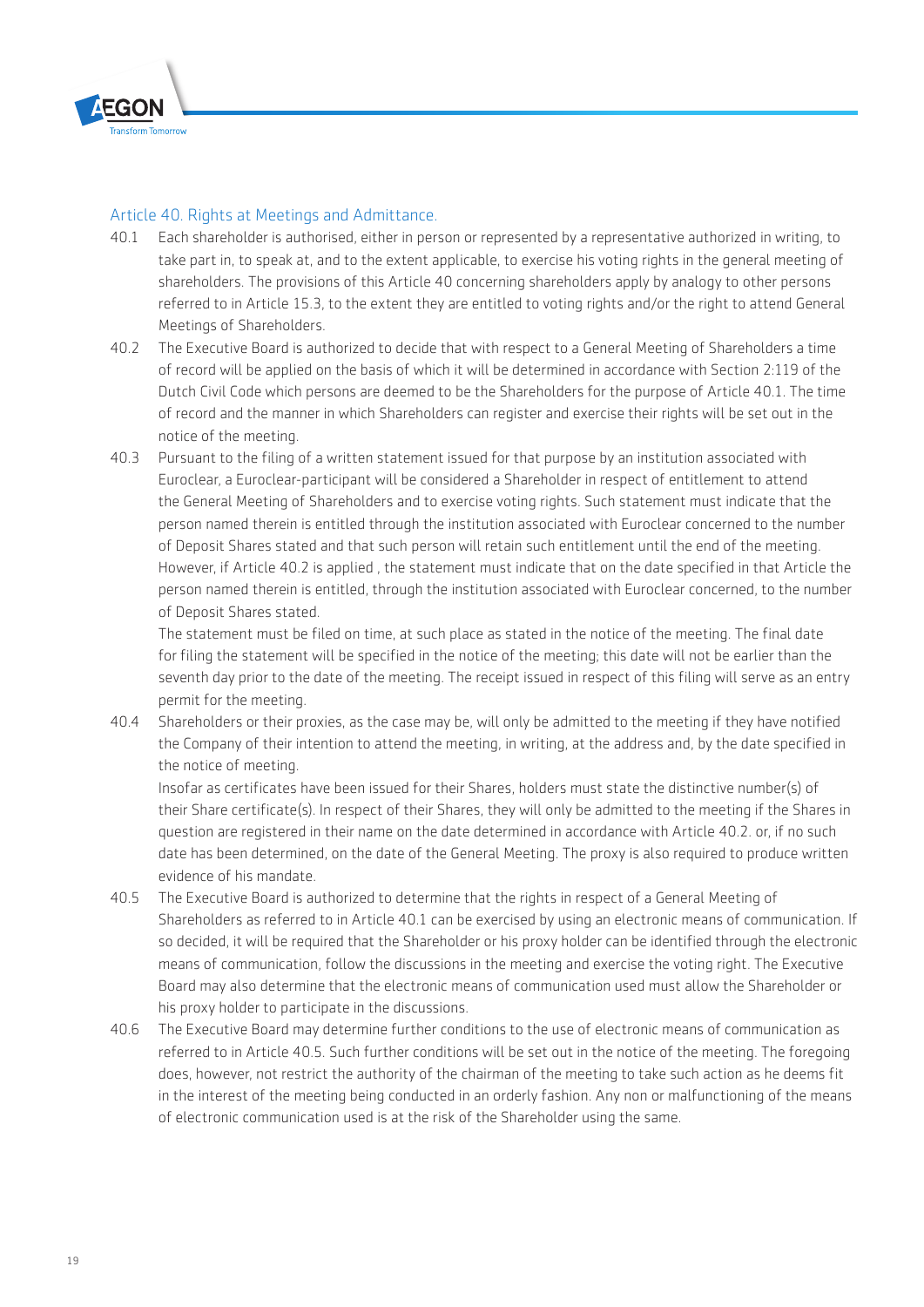

- 40.7 The company secretary will arrange for the keeping of an attendance list in respect of each General Meeting of Shareholders. The attendance list will contain in respect of each Shareholder present or represented: his name, the number of votes that can be exercised by him and, if applicable, the name of his representative. The attendance list will furthermore contain the aforementioned information in respect of persons who participate in the meeting in accordance with Article 40.5 or which have cast their votes in the manner referred to in Article 41.3. The Company is authorized to apply such verification procedures as it reasonably deems necessary to establish the identity of Shareholders and, where applicable, the identity and authority of representatives.
- 40.8 The Supervisory Board members and Executive Board members will have the right to attend the General Meeting of Shareholders in person and to address the meeting. They will have the right to give advice in the meeting. Also, the external auditor of the Company is authorized to attend and address the General Meetings of Shareholders.
- 40.9 The chairman of the meeting will decide upon the admittance to the meeting of persons other than those aforementioned in this Article 40.

#### Article 41. Adoption of Resolutions and voting power.

- 41.1 Each Share confers the right to cast one vote.
	- However, a holder of Common Shares B must enter in a voting rights agreement with the Company providing that, save if exercising more votes is consistent with the terms of that voting rights agreement, it will only cast one vote for every forty (40) Common Shares B it holds. The Company will make such voting rights agreement publicly available on its corporate website. If, with respect to a particular vote at a General Meeting of Shareholders, a holder of Common Shares B intends to exercise more than one vote for every forty (40) Common Shares B that holder holds, it will inform the meeting of such intention prior to the vote being taken and observe the provisions of the voting rights agreement concerned.
- 41.2 At the General Meeting of Shareholders, all resolutions must be adopted by an absolute majority of the valid votes cast, except in those cases in which the law or these Articles of Association require a greater majority.
- 41.3 In the event the Executive Board exercises the authority under article 40.2, the Executive Board may determine that votes cast prior to the General Meeting of Shareholders by electronic means of communication, are equated with votes cast at the time of the general meeting. Such votes may not be cast before the day of registration referred to in article 40 2. Without prejudice to the provisions of article 40 the notice convening the General Meeting of Shareholders states how Shareholders may exercise their rights prior to the meeting.
- 41.4 Blank votes will be regarded as not having been cast.
- 41.5 The chairman of the meeting will decide whether and to what extent votes are taken orally, in writing, electronically or by acclamation.
- 41.6 If in the election of persons no absolute majority of the valid votes cast at the meeting is obtained, a new vote will be taken after an intermediate vote, if necessary, on the two persons who received the greatest and the next greatest number of votes in the first such meeting. The person who receives the greatest number of votes at the new vote will be elected. If there is an equality of votes in this case, lots will be drawn.
- 41.7 In the case of a voting tie regarding resolutions not concerning persons the proposal will be rejected.
- 41.8 When determining how many votes are cast by Shareholders, how many Shareholders are present or represented, or what portion of the Company's issued capital is represented, no account will be taken of Shares for which no votes can be cast by law. Furthermore, in so far as permitted by law, Common Shares B are only taken into account so far as the voting rights attached thereto are actually exercisable, excluding for this purpose votes not permitted to be cast pursuant to a voting rights agreement as referred to in Article 41.1.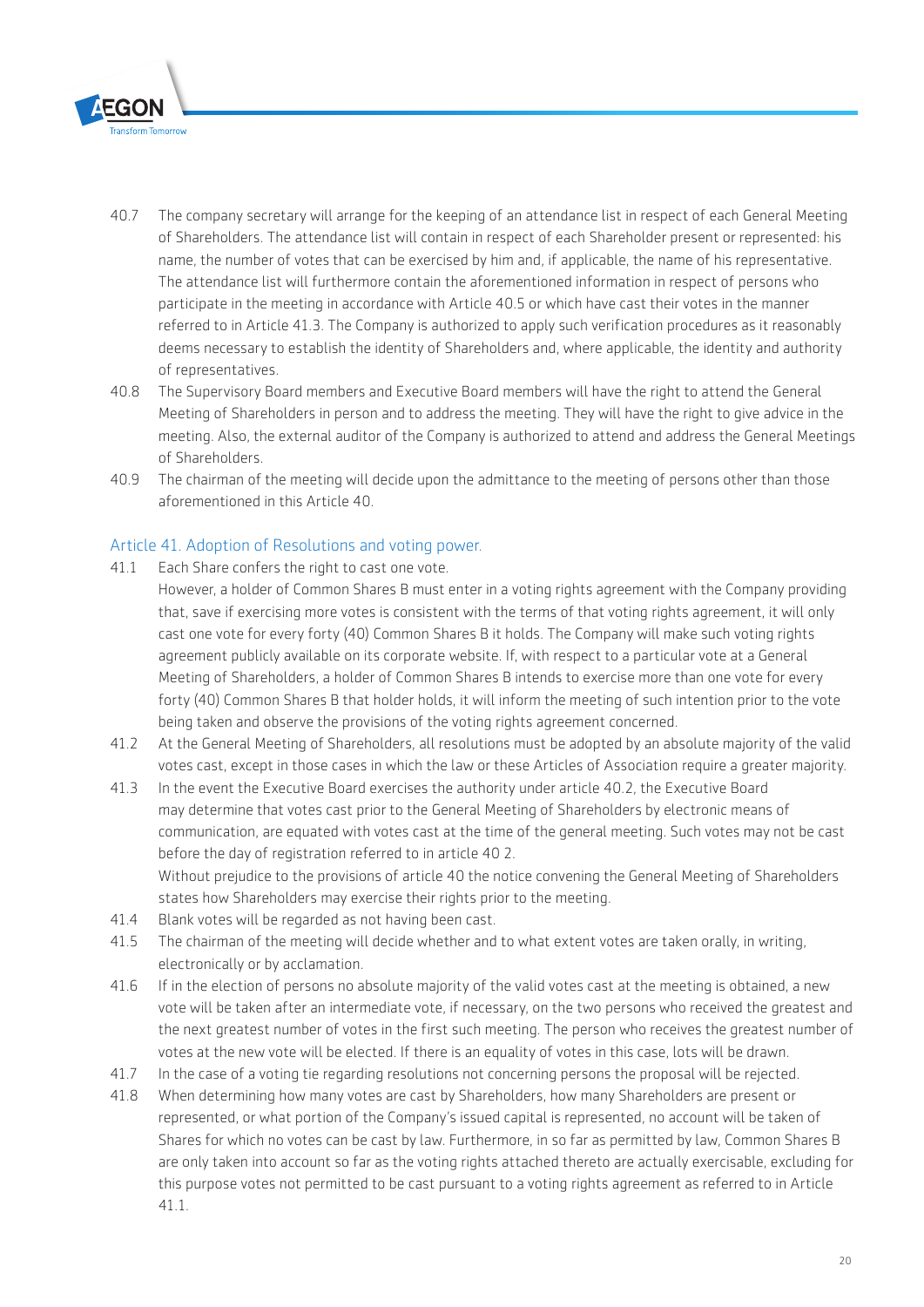

#### Article 42. Meetings of Holders of Shares of a particular Class.

- 42.1 Meetings of holders of Shares of a particular class will be held whenever the Executive Board or the Supervisory Board calls such meetings. The provisions of Articles 36 through 41 apply by analogy.
- 42.2 A meeting of holders of Common Shares B at which all outstanding Common Shares B are represented may, only pursuant to a proposal by the Executive Board and subject to the approval of the Supervisory Board, also if the provisions of Article 42.1 have not been observed, pass valid resolutions, provided they are passed unanimously.

#### Article 43. Notices and Announcements.

- 43.1 Notice of General Meetings of Shareholders will be given in accordance with the requirements of law and the requirements of regulation applicable to the Company pursuant to the listing of its Shares on the stock exchange of Euronext Amsterdam N.V.
- 43.2 To the extent permitted by law and the aforementioned regulation, the Company may give notice of meetings through the website of the Company and/or through other means of electronic public announcement, and to give notice to Shareholders in writing at the address which the Shareholder has given to the Company for that purpose. Unless the opposite is evident, the provision of an electronic mail address by a Shareholder to the Company will constitute evidence of that Shareholder's consent with the sending of notices electronically.
- 43.3 The provisions of Articles 43.1 and 43.2 apply by analogy to other announcements, notices and notifications to Shareholders , and to announcements, notices and notifications to persons with rights as referred to in Article 15.

# Chapter XI. Amendment of the Articles of Association and distribution.

#### Article 44. Resolution to Amend of Articles of Association and Dissolution.

44.1 The General Meeting of Shareholders may pass a resolution, proposed by the Executive Board, and approved by the Supervisory Board, to amend the Articles of Association or to dissolve the Company, with an absolute majority of the votes cast.

Any such proposal must be stated in the notice of the General Meeting of Shareholders.

- 44.2 In the event of a proposal to the General Meeting of Shareholders to amend the Articles of Association, a copy of such proposal containing the verbatim text of the proposed amendment will be deposited at the Company's office in The Hague and at the office of an "admitted institution" within the meaning of the General Rules for the Euronext Amsterdam Stock Market, for inspection by any Shareholder, until the end of the meeting. Furthermore, a copy of the proposal will be made available free of charge to any Shareholder from the day it was deposited until the day of the meeting.
- 44.3 A resolution of the General Meeting of Shareholders to amend these Articles of Association which has the effect of reducing the rights attributable to holders of Shares of a particular class, is subject to approval of the meeting of holders of Shares of that class.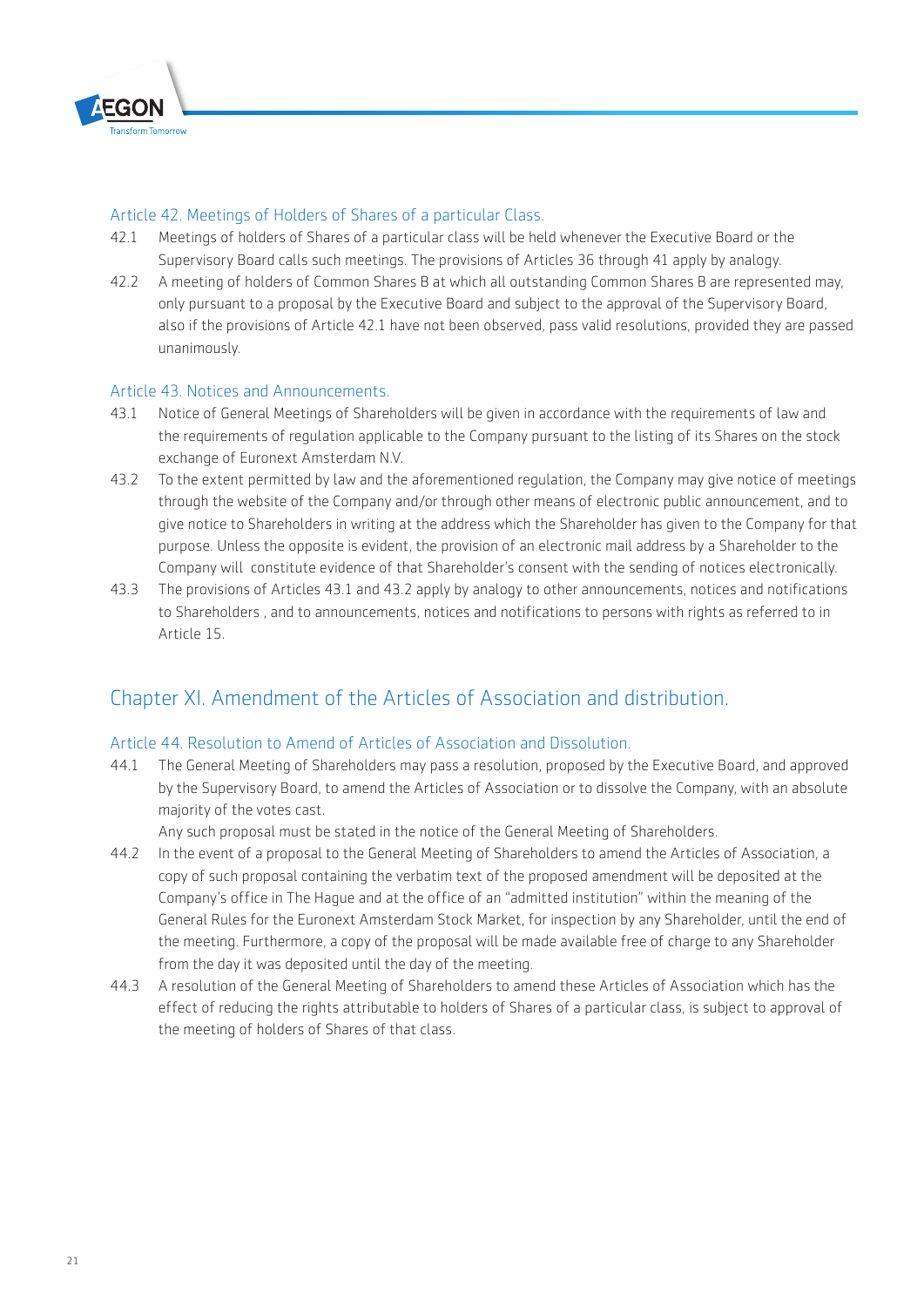

#### Article 45. Liquidation.

- 45.1 In the event of the dissolution of the Company by resolution of the General Meeting of Shareholders, the Executive Board members will be charged with effecting the liquidation of the business of the Company, and the Supervisory Board members with the supervision thereof.
- 45.2 The provisions of these Articles of Association will remain in force to the extent possible during liquidation.
- 45.3 In the resolution for dissolution, the General Meeting of Shareholders will fix the remuneration of the liquidators and the Supervisory Board members.
- 45.4 If upon liquidation, after settlement of all debts, including the costs of liquidation, a credit balance remains, it will be distributed to the Shareholders in accordance with the principle set forth in Article 4.4. The liquidators are authorised to make a distribution in advance, if the state of the assets gives reason to do so.
- 45.5 The liquidation are otherwise subject to the provisions of Title 1, Book 2 of the Dutch Civil Code.

*The following Transitory Provisions, included in the deed of amendment of the articles of association of 3 May 2006, have remained part of the articles of association of Aegon N.V., also after the amendment of the articles of association dated 29 May 2013.*

# Chapter XII. Transitory provisions.

#### Article 46. Effective Time of Amendment of Articles of Association.

The amendment of the Articles of Association laid down in the notarial deed dated three May two thousand and six (the "Amendment") takes effect as of the day of execution of that deed. However, the provision of Article 7A.3 will take effect on the twenty-seventh day of October two thousand and six, being six months after the Executive Board has published that provision in at least one nationwide distributed newspaper.

#### Article 47. Registration of bearer Shares.

Pursuant to the Amendment all bearer Shares in issue will be converted into registered Shares. In this respect the Shareholders can surrender their relevant Share certificates at a place designated and published for that purpose by the Executive Board. The rights attributable to such a Share can be exercised only after surrendering. Bearer Shares held by Euroclear-Nederland or an institution associated with Euroclear-Nederland in accordance with the Act on deposit securities transactions (*Wet giraal effectenverkeer*) will after surrendering to Euroclear-Nederland or the institution associated with Euroclear-Nederland concerned be registered in the Company's register of Shareholders in the name of Euroclear-Nederland or the associated institution, together with the written statement indicating that the Shares are Deposit Shares. As long as not all the Bearer Shares are registered, Article 7 of the Articles of Association will be applicable by analogy to talons and Dividend Sheets.

---------- 0 - 0 - 0 ----------